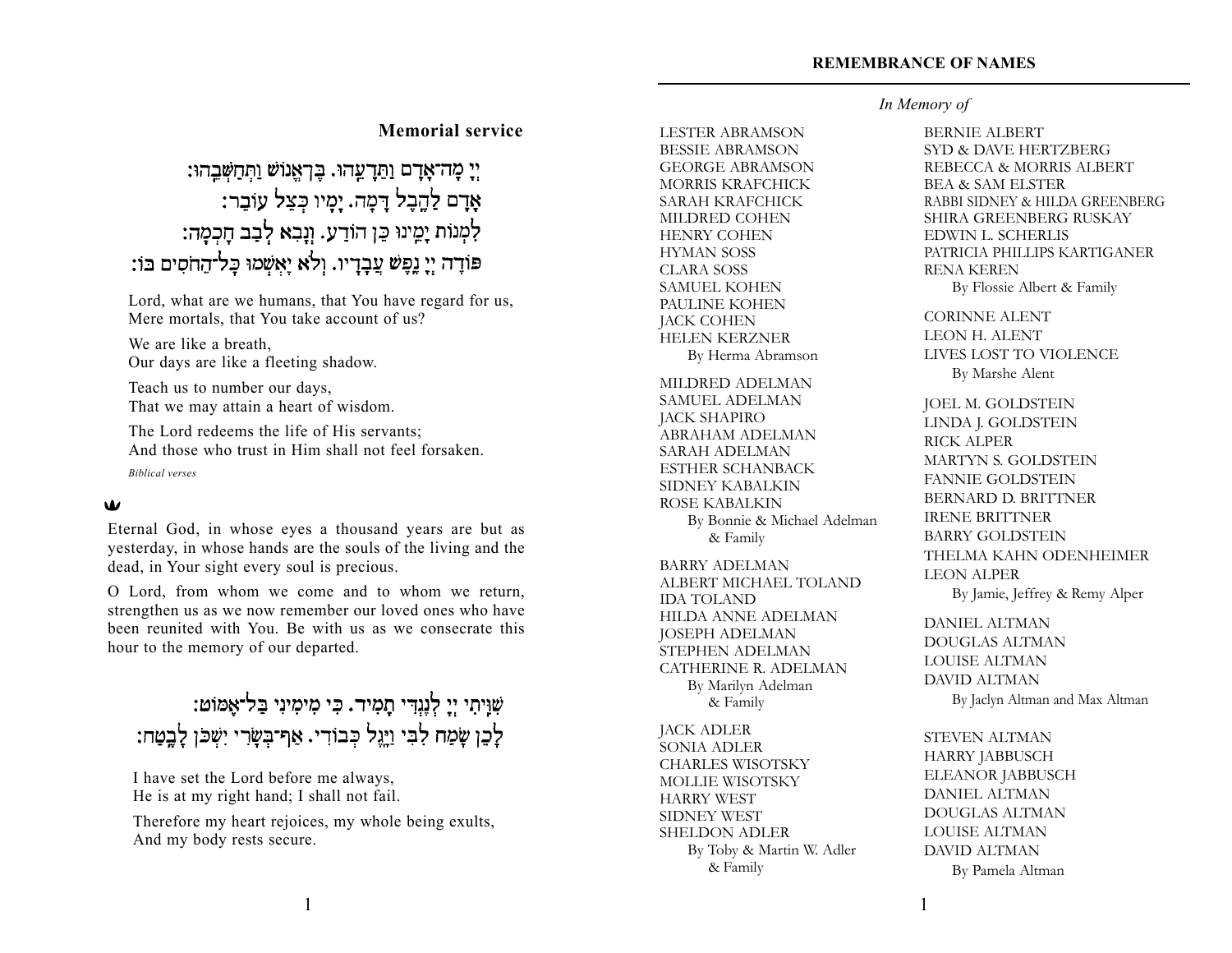*In Memory of*

ROSE AXELROD BERNARD AXELROD JEAN BIERMAN HYMAN BIERMAN By Madeline & Herman Axelrod

LILLIAN BARRER DR. HARRY BARRER ANN POLSKY MORRIS POLSKY By Linda & Mitchell Barrer

ELEANOR B. LISS EDWIN D. LISS JAN F. ZUCKER MOLLIE BARSKY COHEN HAROLD BARSKY ERIC JOSHUA MARINOFF EVA LISS ISADORE LISS NETTIE STERN BERNARD BEN STERN ELMER BRAUNSTEIN By Jerald & Lois Barsky

EILEEN WERNER MORTON WERNER JERRY BELL By Robin & Steven Bell

JACK GOLDWASSER EDITH GOLDWASSER GERTRUDE SHERMAN ROBERT SHERMAN HERMAN HOFFMAN BEATRICE HOFFMAN DICHTER MARK FRIEDMAN

> By Dan, Hilary, Jenna, Adin and Ryan Berenbaum

MARIAN COOPERSMITH BERTRAM I. BERK BETTY G. BERK By Michelle & David Berk & Family

ROBERT RUDOFKER MARSHALL PEPPER CARL BERNSTEIN LENORE ROSEN GAIL POLAKOFF By Freda Pepper & Howard Bernstein & Family

WALTER BILSKY SHIRLEY BILSKY KAREN KRAMER DAVID SCHULTZ MARILYN SCHULTZ SOL SCHULTZ By Shelley & Alan Bilsky

BETTY BLANCK JACK BLANCK BENJAMIN GOLDSTEIN MARILYN REESE JESSE RIEBMAN DEBBIE BLOCH EDITH RIEBMAN BEATRICE GOLDSTEIN By Meyer, Joanne, Stephanie & Jamie Black

SELDIA BLATMAN MORRIS BLATMAN MARCIA GLICK MARKHAM LOUIS GLICK VERA GLICK By Ilene G., Arthur & Marcia Blatman

#### W

Eternal God, we have come to sanctify our fleeting lives by linking them with Yours, O life of all Ages. In You, generations past, present, and future are united in one bond of life.

At this sacred hour, we are aware of those souls through whom we have come to know of Your grace and love. All the wisdom, beauty, and affection that have enriched our lives are the garnered fruits of our communion with others.

Many of those to whom we owe so much are alive with us today; and we pray that we may be able to reward their goodness and their devotion to us by acts of love and loyalty.

But others have passed forever from our midst, leaving us a heritage of tender memories which now fill our minds.

Some of us recall today beloved parents who watched over us, nursed us, guided us, and sacrificed for us.

Some of us lovingly call to mind a wife or husband with whom we are truly united - in hopes and our pain, in our failures and our achievements, in our joys and our sorrows.

Some of us remember brothers and sisters, who grew up together with us, sharing in the play of childhood, in the youthful adventure of discovering life's possibilities, bound to us by a heritage of family tradition and by years of comradeship and love.

Some of us call to mind children, entrusted to our care all too briefly, taken from us before they reached the years of maturity and fulfillment, to whom we gave our loving care and from whom we received a trust which enriched our lives.

All of us recall beloved relatives and friends whose affection and devotion enhanced our lives, and whose visible presence will never return to cheer, encourage or support us.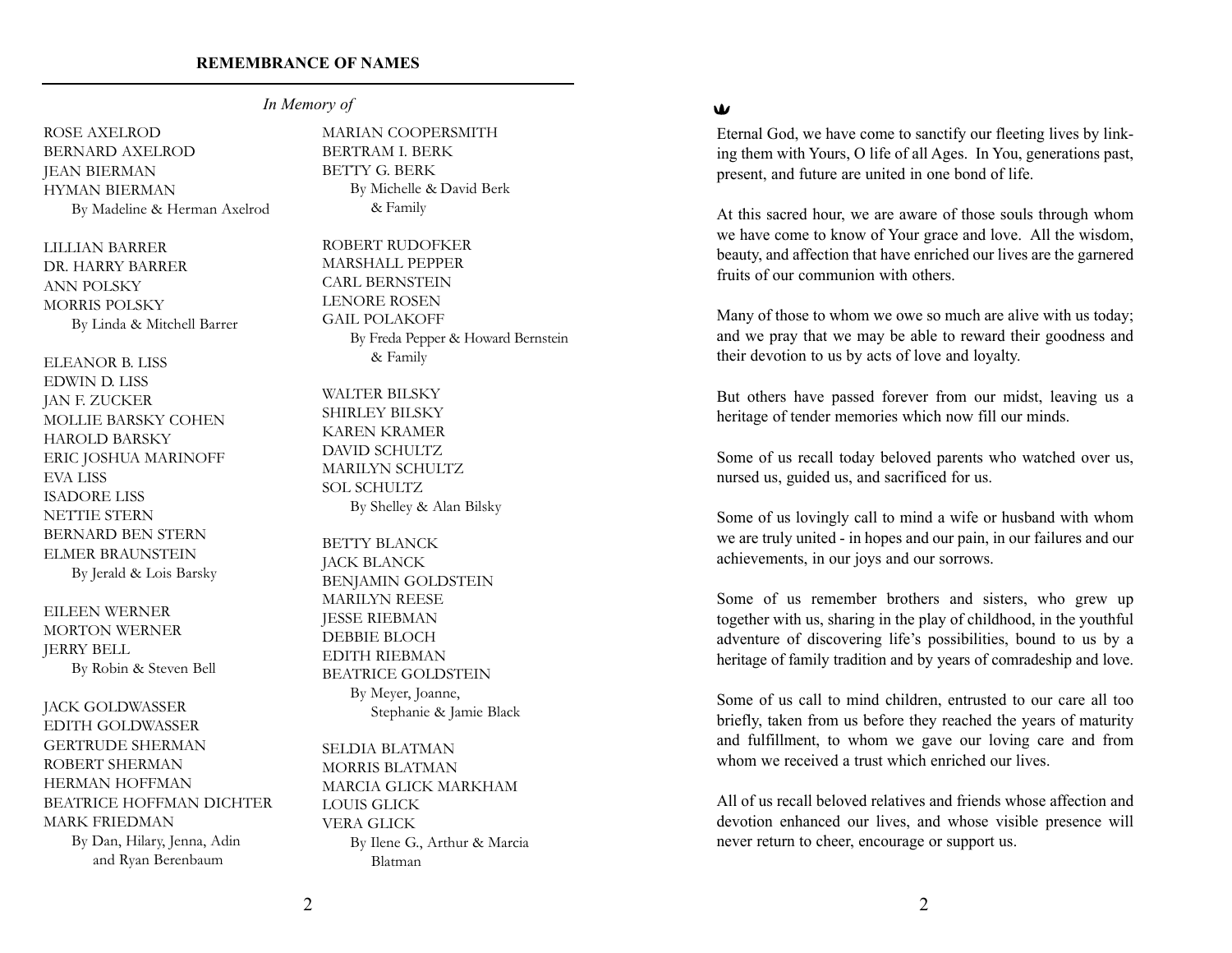Though they are gone from us we are grateful for the blessings they brought and were to us. Now by giving to others the love which our departed gave to us, we can partly repay the debt we owe them.

We are sustained and comforted by the thought that the goodness which they brought into our lives remains an enduring blessing which we can bequeath to our descendants.

We can still serve our departed by serving You. We can show our devotion to them by our devotion to those ideals which they cherished.

O God of Love, make us worthy of the love we have received by teaching us to love You with all our heart and with all our soul and with all our might, and to spread the light of Your divine love on all whose lives touch ours.

Give us strength to live honorably and, when our time comes, to die serenely, cheered by the confidence that You will not permit our lives to be wasted, but will bring all our worthy strivings to fulfillment.

Amen

**Mordecai M. Kaplan, Eugene Kohn, and Ira Eisenstein (adapted)**

#### **In memory of departed congregants:**

In this memorial hour, we recall members of our congregation who have been taken from us . . .

Their memories are enshrined in this sanctuary, and are gratefully recorded upon the tablets of our hearts.

May the Source of all who comfort send consolation and healing to those who mourn them. May their memories endure among us as a lasting benediction. And let us say; Amen.

ESTHER R. BLUM JEAN SETLEIS LLOYD SETLEIS HAL P. BLUM GLORIA MILLER By Lisa & Lee Blum & Family

DONALD BLUMBERG ALAN BERNSTEIN SARA BLUMBERG HARRY BLUMBERG YETTA TOPLIN CARL TOPLIN By Judy Blumberg

MALCOLM M. BLUMBERG HARRY BLUMBERG NORMA BLUMBERG DR. MORTIMER WACHSTEIN HARRY WACHSTEIN FANNIE WACHSTEIN By Roselyn J. Blumberg

JEAN LAIWINT SHELDON LAIWINT WILLIAM LAIWINT BONNEE BORGMAN RONALD BORGMAN By Marilyn & Jody Borgman & Family

BETTY L. BOROWSKY ISADORE BOROWSKY FRANCES BOROWSKY ALICE BOROWSKY ELLEN BOROWSKY By Mark Borowsky

#### *In Memory of*

AUDREY G. BRATT SIDNEY BRATT DOROTHY BRATT ANNE BRATT CHARLES BRATT JEANETTE BRATT IRA BRATT REEVA BRATT MURIEL ELINS MAX SARETT BERNICE WASSERMAN NORMA PLAINE BLANCHE KLAUSNER SIDNEY KLAUSNER ALAN GOLD ARTHUR STEINBERG ALAN BRATT JONI SPIELBERG By Susan & Paul Bratt & Family

#### JACK BRENNER

LILLIAN FRIEDMAN FLORENCE & MEARL KATZ MARLENE S. KATZ BELLE & JOSEPH TEITELBAUM ELIZABETH & SAMUEL TURKIN By Jeffrey, Elysa, Zachary & Jordan Brenner

BERNARD S. BRODSKY BERTHA W. BERGER SAMUEL J. BERGER RUTH BRODSKY ISADORE J. BRODSKY DR. JAY BERGER By Joyce Brodsky & Family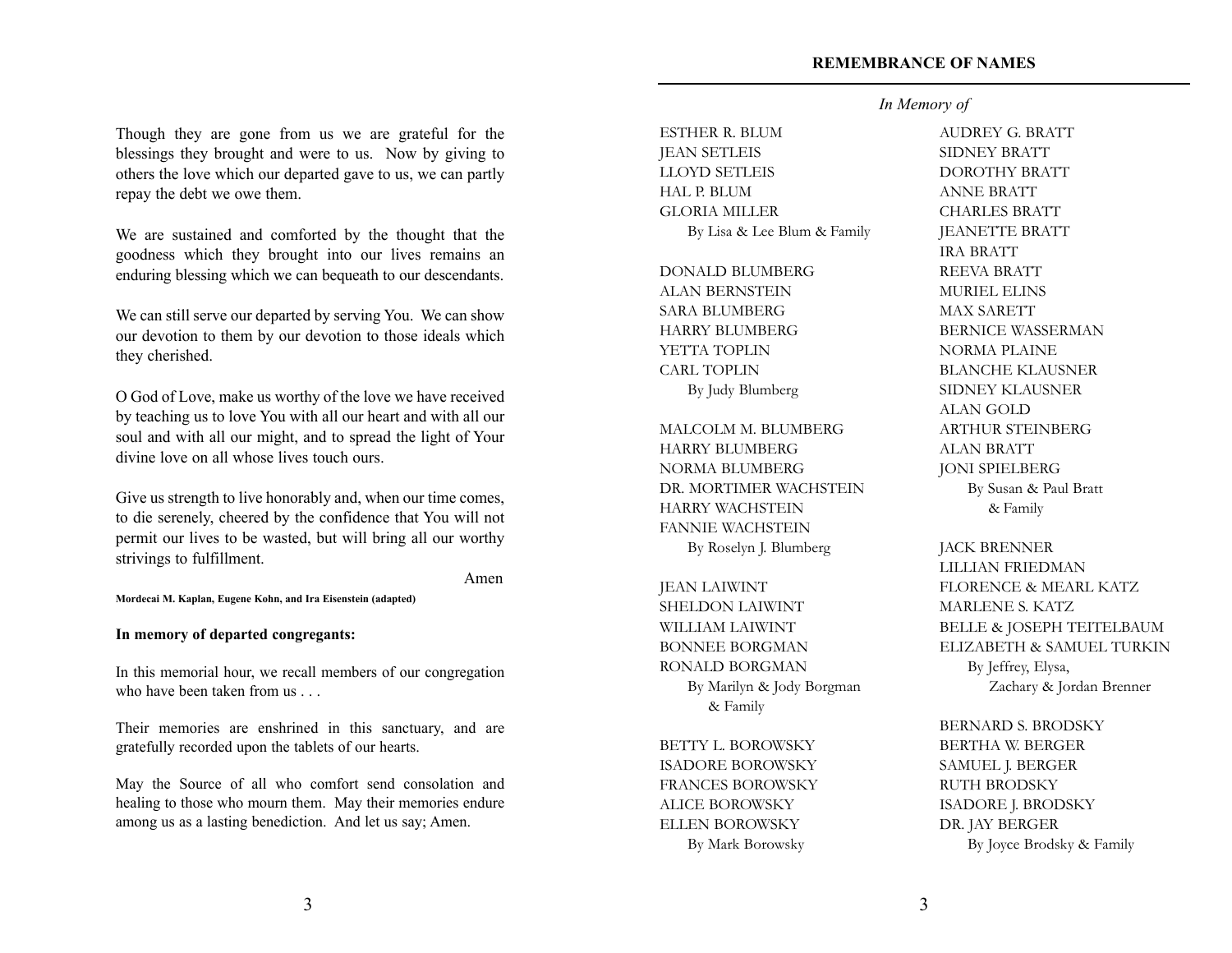#### *In Memory of*

#### HERBERT BRODY LILA BRODY By Dr. Joshua & Amy Brody

HERMAN SCHWARTZ DOROTHY SCHWARTZ FANNIE SCHWARTZ HARRY BUDMAN IDA G. BUDMAN BRIAN BUDMAN TILLIE GORENSTEIN JOSEPH GORENSTEIN By Susan & Alan Budman & Family

RUDI & IRVIN COHEN VIVIAN & SAMUEL CHAIRNOFF DONALD COHEN JEFFREY CHAIRNOFF PHYLIS FROST ROSE & FRED FROST CLAIRE & ALBERT BUSH By Andrew & Alicia Bush & Family

MILDRED BYER JOSEPH BYER ARTHUR HIRSCH By Carol Byer, Joshua & Lauren Meltzer

MARLENE SLOTNIK STEPHEN L. SLOTNIK ROBERT CANTER By Sondra & Craig Canter

RENEE BLACK ERIC C. MILLER ANN MILLER DAVE MILLER SARAH GOLDBERG By Carolyn & Barry Caplan & Family

SYLVIA B. CAPLAN ALBERT J. CAPLAN MILES GROSSMAN HANNAH T. GROSSMAN FREDA MANN CHARLES TARNOFF TILLIE TARNOFF BENJAMIN GROSSMAN IDA GROSSMAN JUDITH GOULD By Judith & Jerome Caplan

NATHAN M. CARP ANNA N. CARP MILTON KESSLER REBECCA KESSLER By Marilyn & Joseph Carp & Family

PEARL GOODMAN DR. JOSEPH GOODMAN MATHILDA CASTEL SOLOMON CASTEL SONIA CASTEL By Karen & José Castel

MORTON CEASER FRIEDA MOLITZ HARRY MOLITZ ROSE GAEV By Gloria Ceaser

SAUL CHARLES A. RICHARD KENDALL MORRIS CHARLES EVA CHARLES CHARLES KOTIN MAY KOTIN MAURICE KENDALL FLORENCE KENDALL ALBERT DRELL ANNA DRELL By Amy & Bob Charles & Family

### W

#### **We remember them**

At the rising of the sun and at its going down, we remember them.

*At the blowing of the wind and in the chill of winter, we remember them.*

At the opening of the buds and in the rebirth of spring, we remember them.

*At the shining of the sun and in the warmth of summer, we remember them.*

At the rustling of the leaves and in the beauty of autumn, we remember them.

*At the beginning of the year and at its end, we remember them.*

As long as we live, they too will live; for they are now a part of us, as we remember them.

> *When we are weary and in need of strength, we remember them.*

When we are lost and sick at heart, we remember them.

> *When we have joy we crave to share, we remember them.*

When we have decisions that are difficult to make, we remember them.

*When we have achievements that are based on theirs, we remember them.*

As long as we live, they too will live; for they are now a part of us, as we remember them.

*Sylvan Kamens and Jack Riemer*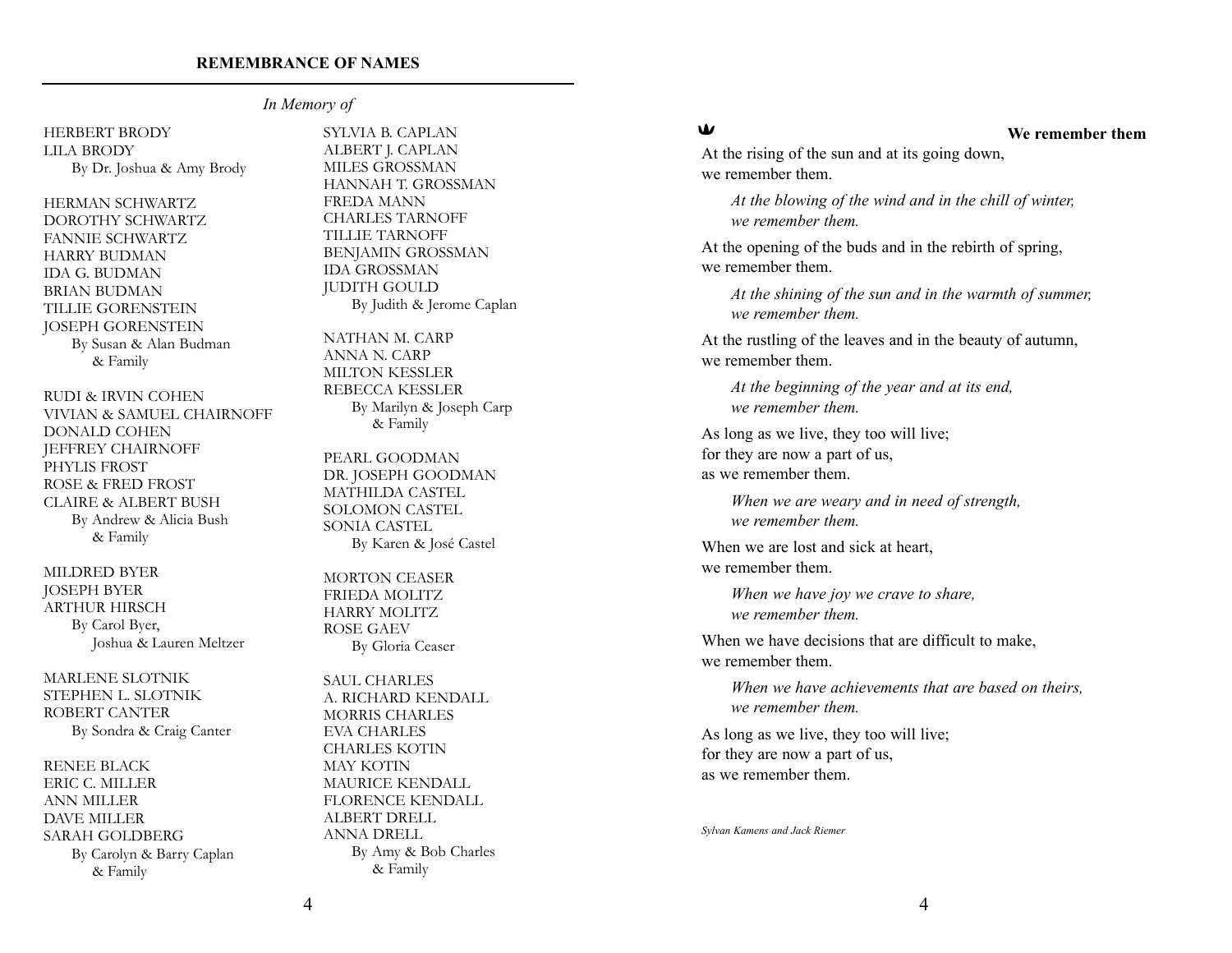## *In Memory of*

AARON S. CHERNOFF ARLENE S. CHERNOFF HARVEY A. CHERNOFF By Beth Ellen Chernoff

BERTA SCHOEN MANFRED SCHOEN ALICE SCHWARZ ALBERT SCHWARZ CAROL COOPER GEORGE COOPER By Marcia & Steven Cherry & Family

IRA COHEN SARA COHEN JULES ERDBERG URSULA ERDBERG By Audrey & Howard Cohen

RUTH L. MILLER IRV I. MILLER By Joan, Jesse, Matthew, Nisha, Reyna, AJ, Corey, Laura, Carli, Lilli & Emili Cohen

DAVID M. COHN SIMON L. COHN MOLLIE COHN FOREMAN ESTHER B. FURMAN IRVIN FURMAN SAMUEL BERGER GERTRUDE GORODE ABRAHAM GORODE ARTHUR FOREMAN IDA WOLF LOUIS FURMAN By Harriet Cohn & Family

## BERNARD STRAUSS ROSE STRAUSS NATALIE COHN

By Marcie & Jeff Cohn & Family

## HELEN & MARTIN MADVEDOFF

JACQUELYN MADVEDOFF CARLYN & ROBERT COLE BRADEN COLE By Ann, Nyles, Heather & Melissa Cole

#### BONNIE SEGAL JONATHAN COTTRELL By Lainie & Rich Cottrell & Family

JEFFREY I. DAMSKER, M.D. By Jason Damsker

RONALD DUBIN By Harriett Dubin

## JACOB TANUR VIRGINIA TANUR MAURICE DUNN BELLE DUNN JOHN SINGER PHILIP DUNN By Janis & Barney Dunn & Family

#### LILLIAN BRITCHKOW

LAWRENCE DWOSKIN By Linda, Howard, Lily & Julie Dwoskin

#### **YIZKOR–***In remembrance of a father:*

יַזְכֹּר אֲלֹהִים נִשְׁמַת אֲבִי מוֹרִי שֶׁהַלַּךְ לְעוֹלַמוֹ. אֲנֵא תְּהִי נַפְּשׁוֹ צְרוּרָה בִּצְרוֹר הַחַיִּים. וּתְהִי מְנוּחַתוֹ כָּבוֹד. שְׂבַע שְׂמַחוֹת אֶת-פָּנֵיךָ. נְעָמוֹת בִימִינְךָ נֶצַח. אַמֵן:

May God remember the soul of my beloved father who has gone to his eternal rest. In tribute to his memory I pledge to perform acts of charity and goodness. Through such deeds and through these prayers I will help to keep his soul bound up in the bond of life and an enduring source of blessing. Amen.

**YIZKOR–***In remembrance of a mother:*

יִזְכֹּר אַלֹּהִים נִשְׁמַת אָמִי מוֹרַתִי שֶׁהַלְכָה לְעוֹלַמַה. אַנַּא תִהִי נַפְּשַׁהּ צְרוּרָה בְּצְרוֹר הַחַיִּים. וּתְהִי מְנוּחַתָה כָּבוֹד. שְׂבַע שְׂמַחוֹת אֶת-פַּנֵיךָ. נִעֲמוֹת בִימִינִךְ נֵצַח. אַמֶן:

May God remember the soul of my beloved mother who has gone to her eternal rest. In tribute to her memory I pledge to perform acts of charity and goodness. Through such deeds and through these prayers I will help to keep her soul bound up in the bond of life and an enduring source of blessing. Amen.

**YIZKOR–***In remembrance of a husband:*

## יַזְכֹּר אֱלֹהִים נִשְׁמַת בַּעֲלִי שֶׁהַלַּךְ לְעוֹלַמוֹ. אֲנֵא תִּהִי נַפְּשׁוֹ צְרוּרַה בְּצְרוֹר הַחַיִּים. וּתְהִי מְנוּחַתוֹ כָּבוֹד. שָׁבַע שְׂמַחוֹת אֶת-פַּנֵיךָ. נִעְמוֹת בימינך נצח. אמן:

May God remember the soul of my beloved husband who has gone to his eternal rest. In tribute to his memory I pledge to perform acts of charity and goodness. Through such deeds and through these prayers I will help to keep his soul bound up in the bond of life and an enduring source of blessing. Amen.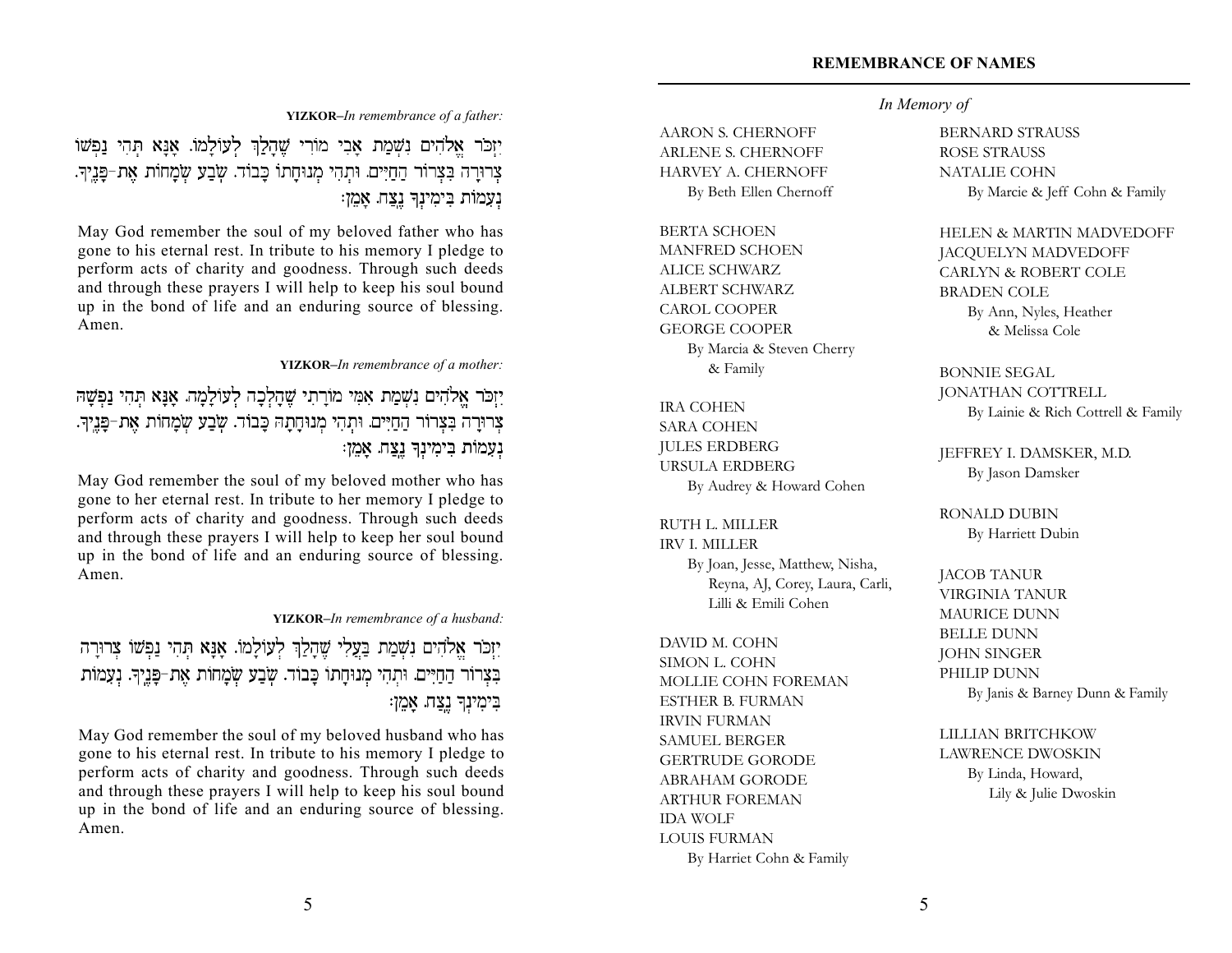#### *In Memory of*

BARRY E. BRESSLER HARRY S. GROSS MOLLIE GROSS BEN-ZION GROSS SARA ROTH ISRAEL EISENBERG ROBERT GREENE ALAN JEFFREY SMITH MARTIN SMITH MAE GEVER SOBEL RISÉ SHARON BRESSLER SHIRLEY BRESSLER JOSEPH BRESSLER BELLA COHEN ISRAEL COHEN By Betty Gross Eisenberg, Rachel & Stuart, Sana & Joshua, and Michelle

BENJAMIN FACTOR BERTHA IDA FACTOR ROBERT ROSEDALE ANNE ROSEDALE RALPH HOFFMAN SALLY HOFFMAN HERBERT SCHWARTZ JEANNE SCHWARTZ JULIAN FACTOR By Diane & Donald Factor & Family

THELMA A. FADEN MYER I. FADEN MARLENE GOODISON DR. JULES GOODISON By Roy, Lisa, Danielle & Matthew Faden

ALVIN SEYMOUR SELTZER BELLA SELTZER GEORGE WEISMAN SARAH WEISMAN DAVID WEISMAN CLAIRE GREEN HARRY GREEN DR. SIMON FAGAN RUTH FAGAN By Nancy & Bruce Fagan & Family

BETTY LEE FEIN SAMUEL FEIN CP (BOB) DWYER By Daniel & Debbie Fein & Family

BERNIE ALBERT SYD & DAVE HERTZBERG RABBI SIDNEY & HILDA GREENBERG STANTON LACKS By Debbie Albert & Glen Feinberg, David & Noah

JANET MINTZER HARVEY FELT By Eric Felt & Family

SANDRA WINTERS MARVIN ETTINGER RONALD FIELD MARK FIELD MURIEL "MIMI" FIELD SUSAN FELD By Amy, Greg, Zach & Josh Field

EDWARD J. FIELD By Judi Field, Gabrielle, Matthew & Steven

**YIZKOR–***In remembrance of a wife:*

יִזְכֹר אֱלֹהִים נִשְׁמַת אִשְׁתִּי שֱהָלְכָה לְעוֹלָמָהּ. אָנָא תִהִי נַפְשָׁה צרורה בצרור החיים. ותהי מנוחתה כבוד. שבע שמחות את-פַּנֵיך. נִעֲמוֹת בִּימִינָךְ נֵצַח. אַמֶן:

May God remember the soul of my beloved wife who has gone to her eternal rest. In tribute to her memory I pledge to perform acts of charity and goodness. Through such deeds and through these prayers I will help to keep her soul bound up in the bond of life and an enduring source of blessing. Amen.

#### **YIZKOR–***In remembrance of a son:*

יַזְכֹּר אֱלֹהִים נִשְׁמַת בְּנִי הַאֲהוּב מַחְמַד עֵינַי שֵׁהַלַךְ לְעוֹלַמוֹ. אַנַּא תְהִי נַפְשׁוֹ צָרוּרָה בַּצַרוֹר הַחִיִּים. וּתְהִי מִנוּחַתוֹ כַּבוֹד. שַׂבַע שַׂמַחוֹת אֶת-פַּנֵיךָ. נִעָמוֹת בִּימִינִךְ נֵצַה. אָמֶן:

May God remember the soul of my beloved son who has gone to his eternal rest. In tribute to his memory I pledge to perform acts of charity and goodness. Through such deeds and through these prayers I will help to keep his soul bound up in the bond of life and an enduring source of blessing. Amen.

#### **YIZKOR–***In remembrance of a daughter:*

יִזְכֹר אֱלֹהִים נִשְׁמַת בִּתִּי הָאֲהוּבָה מַחְמַד עֵינַי שֵׁהָלְכָה לְעוֹלָמָהּ. אָנָא תְּהִי נַפְשָׁהּ צִרוּרָה בִּצְרוֹר הַחַיִּים. וּתְהִי מְנוּחֲתָהּ כָּבוֹד. שְׂבַע שְׂמַחוֹת אֶת-פַּנֵיךָ. נִעֲמוֹת בִּימִינְךָ נֵצַה. אָמֶן:

May God remember the soul of my beloved daughter who has gone to her eternal rest. In tribute to her memory I pledge to perform acts of charity and goodness. Through such deeds and through these prayers I will help to keep her soul bound up in the bond of life and an enduring source of blessing. Amen.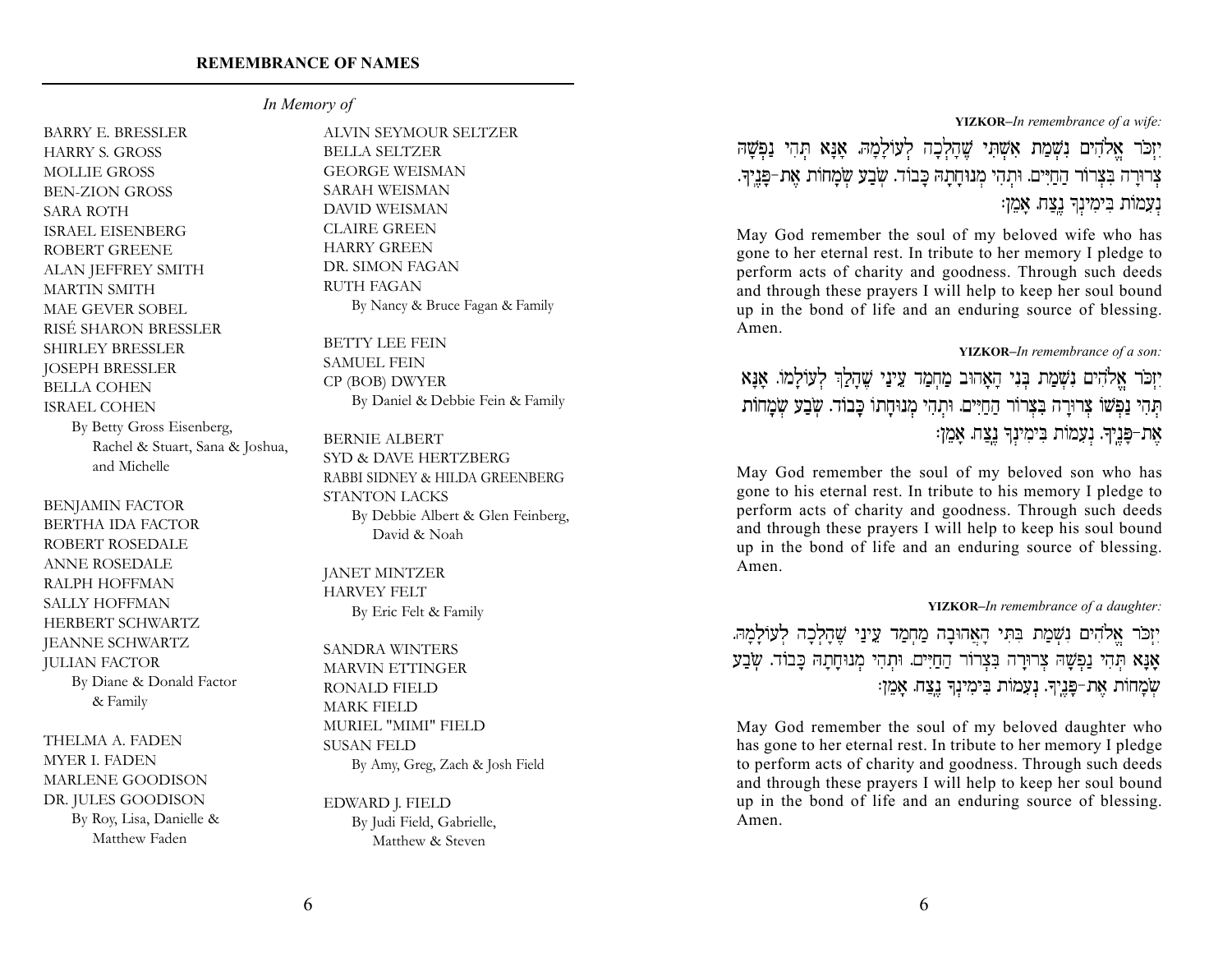## *In Memory of*

HELEN MARIMOW JAY MARIMOW MORRIS FIERSTEIN RUTH LERNER By The Fierstein Family

LEONA FISCHER DAVID FISCHER BESSIE FISCHER LOUIS TANNENBAUM ESTHER TANNENBAUM MAXINE STOCKMAN MURREY TANNENBAUM By Irving Fischer

DAVID FISHER IRV SHANE RUTH SHANE SUSAN SHANE LEVY MICHAEL JAY FISHER By Lisa & Terry Fisher

MELVIN P. FISHER MANLIO GOETZL GIULIANA GOETZL BERNARD FISHER THELMA FISHER SYLVIA GOETZL SYLVESTER JUDITH CHUCKROW GOETZL DONALD FISHER By Renata Fisher & Family

SIDNEY FLEXNER CHARLES MALIN CLAIRE MALIN MAE FLEXNER IRVING FLEXNER ARNOLD MALIN By Annette Flexner & Family

MAGGIE HARRY ROCHELLE MILLER ALLEN B. FREED SIDNEY FLEXNER STANLEY WEISS By Susan & Alan Flexner & Family

SYLVIA GARBER LEWIS GARBER ROSALIE FOOTER ABRAHAM FOOTER By Binnie & Elliott Footer

IRWIN FRANK FRANCES FRANK BERNICE RICHLIN JUDY SCHWARTZ SAMUEL RICHLIN ANNA ROSEN MARY ALEXANDER-ECK By Celia & Larry Frank, Melissa and Lauren

GRACE FINGEROTH DR. MURRAY FINGEROTH PHYLLIS FREDD DR. SUMNER FREDD HARRY FREDD JENNIE FREDD EDITH BROFMAN SOL BROFMAN JACOB FINGEROTH DORA FINGEROTH DR. SAMUEL HOFFMAN FRANCES HOFFMAN By Ilene & Stuart Fredd

**YIZKOR–***In remembrance of a brother:*

יִזְכֹּר אֱלֹהִים נִשְׁמַת אַחִי יִדְידִי שֶׁהַלַּךְ לְעוֹלַמוֹ. אֲנַא תְהִי נַפְשׁוֹ צְרוּרָה בִּצְרוֹר הַחַיִּים. וּתִהִי מִנוּחָתוֹ כָּבוֹד. שְׂבַע שְׂמָחוֹת אֶת-פָּנֵיךָ. נִעֲמוֹת בִּימִינִךְ נֵצַח. אַמֵן:

May God remember the soul of my beloved brother who has gone to his eternal rest. In tribute to his memory I pledge to perform acts of charity and goodness. Through such deeds and through these prayers I will help to keep his soul bound up in the bond of life and an enduring source of blessing. Amen.

#### **YIZKOR–***In remembrance of a sister:*

יִזְכֹר אֱלֹהִים נִשְׁמַת אֲחוֹתִי יִדְידַתִי שֶׁהֲלִכָּה לְעוֹלַמָה. אֲנֵא תְהִי נַפְשָׁה צְרוּרַה בְּצְרוֹר הַחַיִּים. וּתְהִי מְנוּחַתַהּ כַּבוֹד. שְׂבַע שְׂמַחוֹת אֶת-פָּנֶיךָ. נְעָמוֹת בִּימִינְךָ נֶצַח. אָמֵן:

May God remember the soul of my beloved sister who has gone to her eternal rest. In tribute to her memory I pledge to perform acts of charity and goodness. Through such deeds and through these prayers I will help to keep her soul bound up in the bond of life and an enduring source of blessing. Amen.

#### **YIZKOR–***In remembrance of relatives and friends:*

יִזְכֹר אֱלֹהִים נִשְׁמוֹת קִרוֹבַי וִידִידַי שֶׁהַלְכוּ לְעוֹלַמַם. אֲנַא תִּהְיֵינַה נַפְשׁוֹתֵיהֵם צְרוּרוֹת בִּצְרוֹר הַחַיִּים. וּתְהִי מְנוּחָתָם כָּבוֹד. שָׂבֲעַ שְׂמָחוֹת אֶת-פַּנֵיךָ. נִעֲמוֹת בִּימִינָךְ נֵצַח. אָמֵן:

May God remember the souls of my relatives and friends who have gone to their eternal rest. In tribute to their memory I pledge to perform acts of charity and goodness. Through such deeds and through these prayers I will help to keep their souls bound up in the bond of life and an enduring source of blessing. Amen.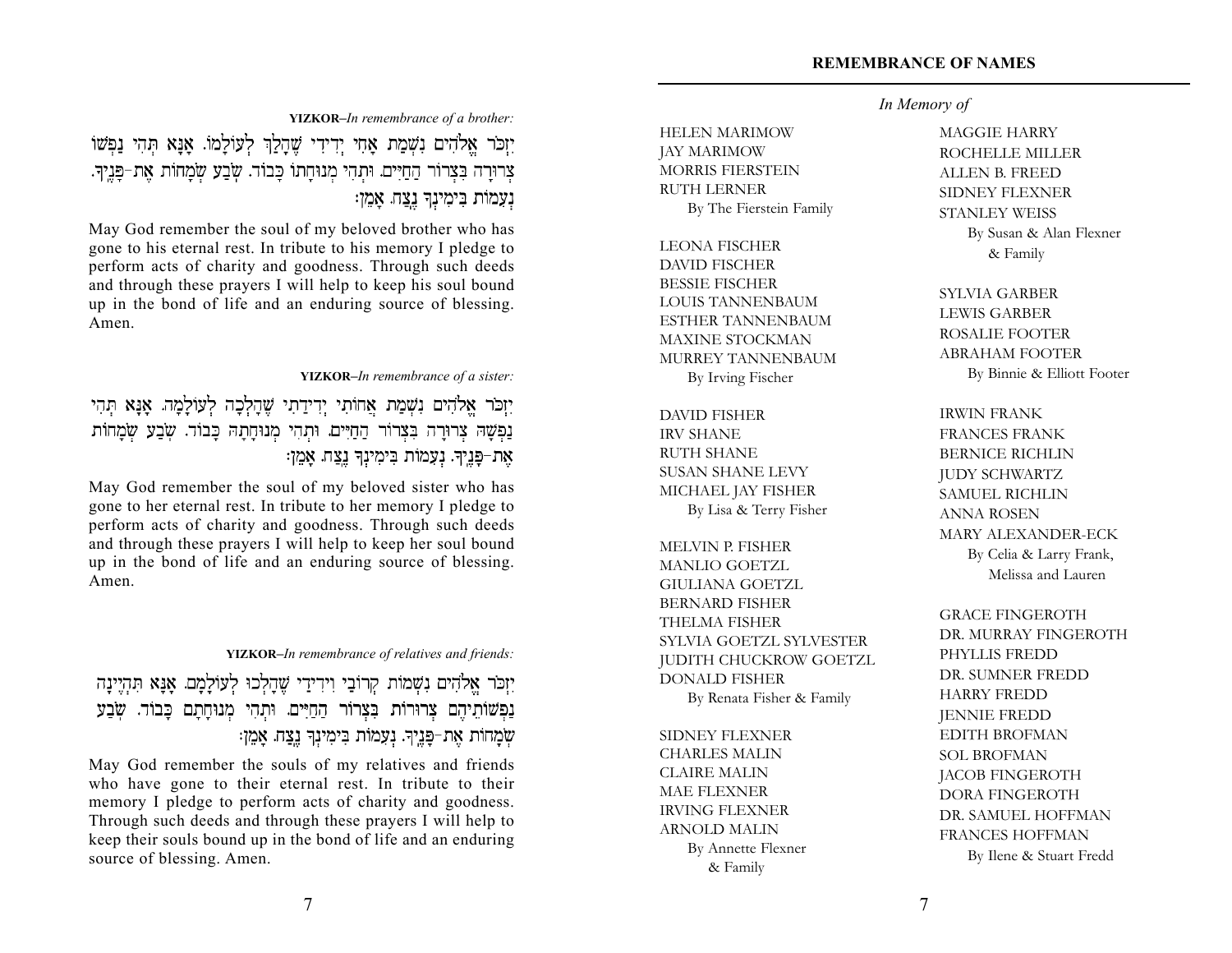#### *In Memory of*

MAX GROSS IRV FREEMER By Elaine & Neil Freemer & Family

KEREN FRIEDE By Rotem Friede

ROSE PEARLMAN ETHEL LYNN ROBERT LYNN By Stacie & Jeffrey Frutkin

DAVID GARDNER JACK YARROW DOROTHY YARROW PHILIP ESSNER SARAH ESSNER LOUIS YARROW MINNIE YARROW NANCY TEITELMAN CHARLES TEITELMAN BETTY ESSNER LOUIS ESSNER SYDNEY GARDNER FREDA GARDNER MARY SERDIKOFF By Phyllis Gardner

SHEILA GENDELMAN NATHAN GENDELMAN FANNIE GENDELMAN JACOB POLONSKY ROSE POLONSKY BELLA ISELE By Neilson Gendelman & Family

ARLENE AUSTIN DIANE GLEANER By Lauren & Howard Ginsberg SIMON GOLDSTEIN SYBILLA "BETTY" GOLDSTEIN By Lauren & Jeff Gladstone & Family

PAUL R. GLATTER FRANKLIN GLATTER IRV SEGAL BEN-ZION "BENNO" BRAM KATE KROMANN By David Glatter, Tali Segal, Aliza & Aaron

LEWIS LYONS CAROL D. GOHEN ELEANOR SMOLEN KLIEMAN SYDNEY SMOLEN BONNIE GOHEN FREDERICK GOHEN NATHAN S. KLIEMAN GOLDIE LYONS JACK LYONS BESS GETZOFF CYRUS GETZOFF DORA SMOLEN FRANK SMOLEN SHIRLEY ETKIN EDITH BLUMSTEIN HARRY BLUMSTEIN SARAH ZEMBEL LOUIS BERKOWITZ BESSIE LYONS LOUIS LYONS ESTHER DAVIS FRANCES ANAPOL NEAL LYONS ANN LYONS SHARON POLIN BERYL PRICE SHAVU FRIEDMAN By Marcy (Lyons) & Mark Gohen & Family

**YIZKOR–***In remembrance of our martyrs:*

יַזַכֹּר אלֹהִים נְשָׁמוֹת כַּל-אַחֵינוּ בִּנֵי יִשְׂרָאֵל שָׁמַּסְרוּ אֶת-נַפְשַׁם עַל-קִדּוּשׁ הַשֶּׁם. עַל-קִיּוּם הַעַם. וְעַל-גְאָלַת הָאָרֵץ. אָנָא יִשָּׁמַע בְּחַיֵּינוּ הֶד גִּבוּרָתָם וּמְסִירוּתָם. וְתִהְיֵינָה נַפְשׁוֹתֵיהֵם צְרוּרוֹת בִּצְרוֹר הַחַיִּים. וּתְהִי מִנוּחָתָם כָּבוֹד. שְׂבַע שִׂמָחוֹת אֵת-פָּנֵיךְ. נִעָמוֹת בִּימִינָךְ נֵצַח. אַמֵן:

May God remember the souls of our martyrs who gave their lives for the sanctification of His name, for the preservation of our people, and for the redemption of the Holy Land. May their heroism and sacrificial devotion be reflected in our thoughts and deeds. May their souls be bound up in the bond of life and their memories abide among us as an enduring blessing. Amen.

אל מלא

אֵל מָלֵא רַחֲמִים, שׁוֹכֵן בַּמְרוֹמִים, הַמְצֵא מְנוּחָה נְכוֹנָה תַּחַת כַּנְפֵי הַשָּׁכִינָה, בִּמַעֲלוֹת קִדוֹשִׁים וּטְהוֹרִים כִּזְהַר הָרָקֵיעַ מַזִהִירִים, אֶת-נִשְׁמוֹת כָּל-אַחֱינוּ בְּנֵי יִשְׂרָאֵל שֱמָּסְרוּ אֶת-נַפְּשֶׁם עַל קְדּוּש הַשֶּׁם. עַל-קִיּוּם הַעֲם. וְעַל-גָאָלַת הָאֲרֵץ וְהַגָּנָתָהּ. עִם-נִשְׁמוֹת כַּל-אֱלֵה שֶׁהִזְכֵּרְנוּ הַיּוֹם לְבְרַכָה. אֲנַּה בַּעֲל הַרְחֲמִים תַּסְתִּירֵם בְּסֵתֶר כְּנַפֵּיךְ לְעוֹלַמִים, וְתִצְרוֹר בִּצְרוֹר הַחַיִּים אֶת נִשְׁמוֹתֵיהֶם, וַיַנְוּחוּ עַל מִשְׁכִּבוֹתֵם בְּשֵׁלוֹם. וְנֹאמַר אַמֶן.

Merciful God, Who dwells on high and in our hearts, grant perfect rest under the wings of *Shechinah* to the souls of our martyrs who gave their lives for the sanctification of Your name, for the preservation of our people, and for the redemption of our Holy Land. We recall with love and with blessing our dearly beloved who have gone to their eternal rest. May the example of their lives inspire us to perform acts of kindness and justice. Compassionate One, shelter them all within Your Divine Presence and bind their souls in the bond of life, that their souls may truly be at peace. Amen.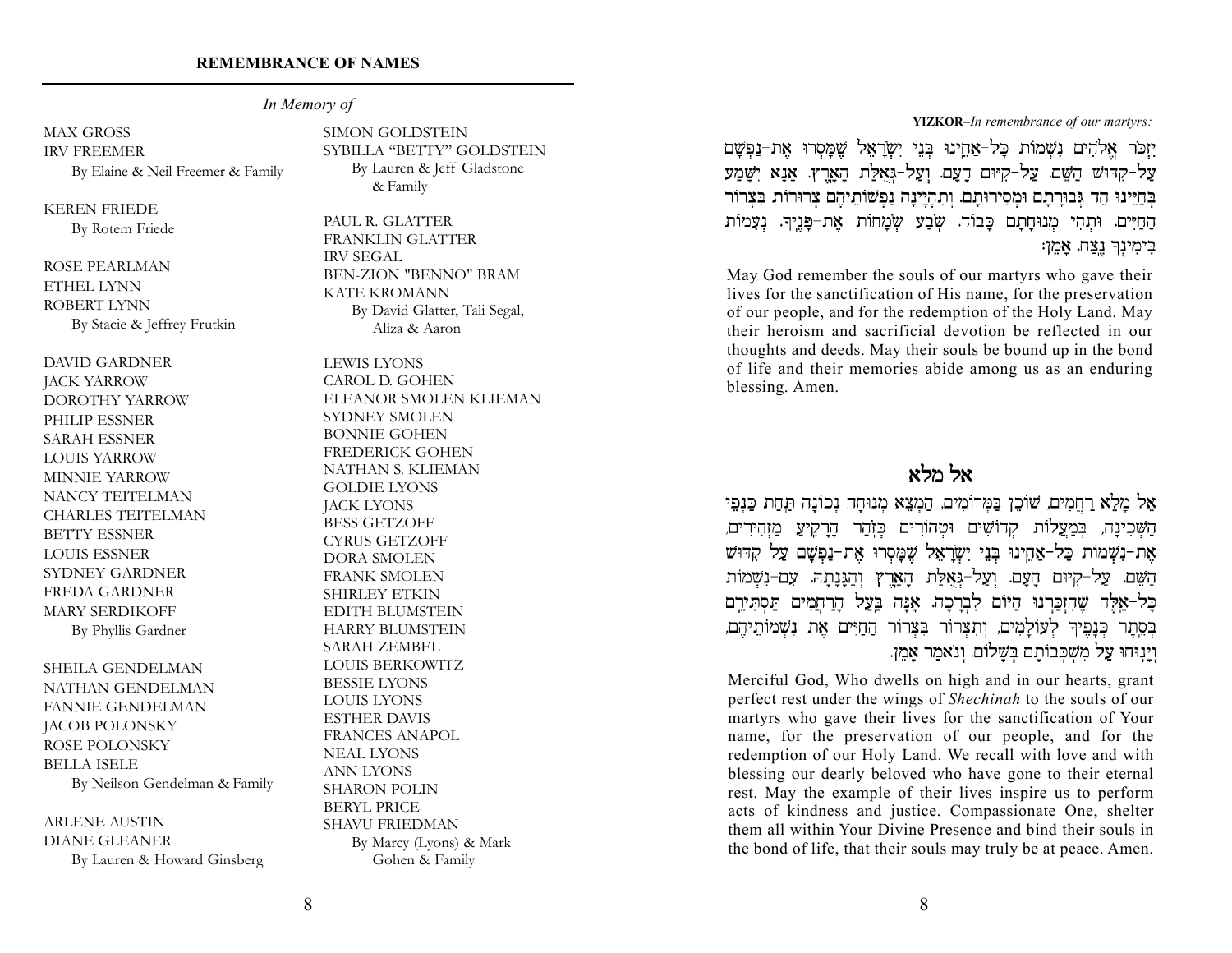## **Yizkor reflections**

#### $\mathbf{w}$ **SHALL I CRY OUT IN ANGER?**

Shall I cry out in anger, O God, Because Your gifts are mine but for a while?

*Shall I forget the blessing of health The moment it gives way to illness and pain?*

Shall I be ungrateful for the moments of laughter, The seasons of joy, the days of gladness and festivity?

*When a fate beyond my understanding takes from me Friends and kin whom I have cherished, and leaves me Bereft of shining presences that have lit my way Through years of companionship and affection,*

When tears cloud my eyes and darken the world, And my heart is heavy within me, Shall I blot from the mind the love I have known and in which I have rejoiced?

*Shall I grieve for a youth that has gone Once my hair is gray and my shoulders bent, And forget days of vibrancy and power?*

Shall I, in days of adversity, fail to recall The hours of joy and glory You once granted me?

*Shall the time of darkness put out forever The glow of the light in which I once walked?*

Give me the vision, O God, to see and feel That imbedded deep in each of Your gifts Is a core of eternity, undiminished and bright, An eternity that survives the dread hours of affliction and misery.

*Those I have loved, though now beyond my view, Have given form and quality to my life, And they live on, unfailingly feeding My heart and mind and imagination.*

DR. JOSEPH A. FLACKER KITTY FLACKER FRED GOLDBERG SADIE GOLDBERG GERALD "JERRY" GOLDBERG ALYCE GOLDBERG By Diane & Henry Goldberg

SAMUEL PODOLSKY LUCY KLIEMAN By Robin Goldblum & Jeremy Burton & Family

JACOB GOLDFINGER NADZIA GOLDFINGER GERALD ROSENBERG By Michael & Pamela Goldfinger

BUNNY OSSER BERNIE OSSER MICKEY GOLDSMITH EDWARD GOLDSMITH CAROLE COHN ARTHUR COHN By Nancy & Stu Goldsmith and Jill & Josh Ladov

#### *In Memory of*

BARRY GOLDSTEIN JOEL GOLDSTEIN MORRIS COOPER ZELDA COOPER ABRAHAM COOPER BERTHA COOPER SARAH COOPERSTEIN ABRAHAM B. GOLDSTEIN FANNIE GOLDSTEIN MARTYN S. GOLDSTEIN SARA FANNIE GOLDSTEIN BARUCH COOPERMAN DR. NORMAN COOPERMAN ITA COOPERMAN ALBERT MULDAWER ZINA MULDAWER CLARA C. WEIN SAMUEL WEIN DR. GEORGE E. EASON ELEANOR W. EASON HILDA GOTTESFELD ARTHUR GOTTESFELD SELMA MEYERS FREIDA ALKUS SUSAN KAUFMAN THEODORE KAUFMAN By Barbara Goldstein & Family

DR. ROBERT THOMAS LINDNER DR. MARSHALL WARREN LINDNER By Julie & Mitchell Goldstein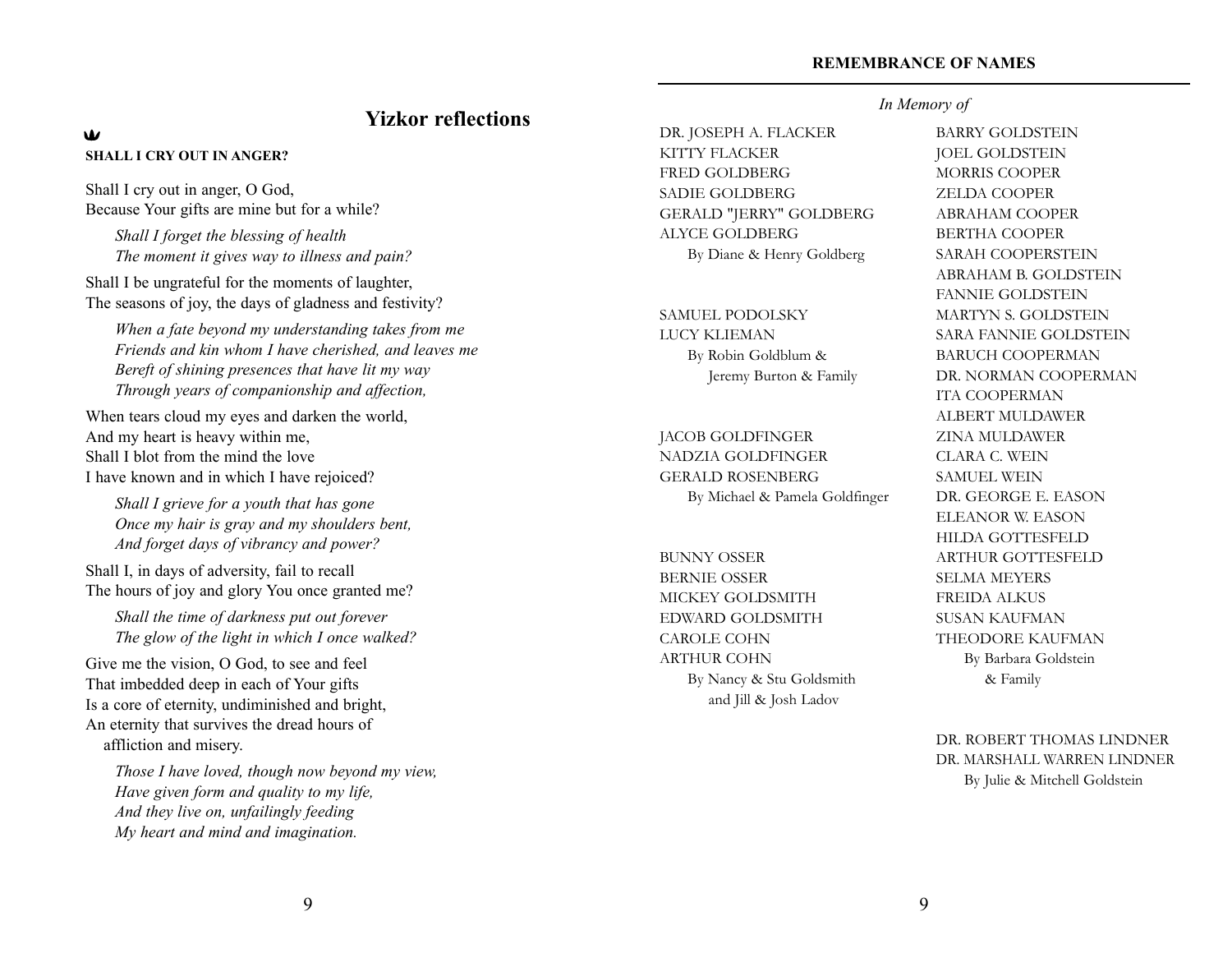FRANCES KANE DR. ELLIOT C. KANE LILLIAN GOLDSTEIN JACOB GOLDSTEIN DIANE KANE HYMAN GOLDSTEIN By Paula & Cliff Goldstein & Family

ADELE ADESS MILTON ADESS JOAN GROSSMAN BENJAMIN HOFFMAN ANNE GROSSMAN JOSEPH GROSSMAN JOHN TABOR DR. STEPHEN GOLDSTEIN By Suzy & Scott Goldstein

IRV FLIEGELMAN

By Jodi, Matthew, Blake & Ryan Goodman

MITCHELL FARBER SYDNEY GORDON ANNA THALER MORRIS THALER HYMAN GROBER FLORENCE GROBER PHILLIP FRIED BETTY GORDON CLIFFORD GORDON DAVID GOLDSTEIN ARNOLD THALER By Nancy, Jeffrey, Matthew & Rachel Gordon

*In Memory of*

MARLA STURM-GOULD ISADORE GOULD DORA GOULD ANDREA GOULD ROSE ROSEN HARRY ROSEN SALLY FIELDS MILTON FIELDS By Larry Gould & Family

HARRY GRAND MARION GRAND TILLIE GRAND HYMAN GRAND MURRAY GRAND CHARLES COHEN ANNA COHEN JACOB COHEN MARTIN COHEN ITZAK COHEN SADJE GRAND By The Grand & Tzabari Families

ELIZABETH GRAUB MEGAN LEWIS GRAUB SARA KREVITZ JACK KREVITZ MAE ZUPKOFF DANIEL GRAUB NESSA GRAUB By Marlene & Jonathon Graub & Family

HARRIET GREENBERG FRED GREENBERG MICHELE GREENBERG By Barry & Vanessa Greenberg & Family

They have led me into the wide universe I continue to inhabit, and their presence Is more vital to me than their absence.

*What You give, O Lord, You do not take away, And bounties once granted Shed their radiance evermore.*

Within me Your love and vision, Now woven deep into the texture of my being, Live and will be mine forever.

*Morris Adler (adapted)*

#### LIGHT FOR THE DARK HOURS

The Dubner Maggid has left us a parable whose wisdom can serve as a beacon of light for the dark hours.

A king once owned a large, beautiful diamond of which he was justly proud, for it had no equal anywhere. One day, the diamond accidentally sustained a deep scratch. The king summoned the most skilled diamond cutters and offered them a great reward if they could remove the blemish. But none could repair the jewel.

After some time, a gifted craftsman came to the king and promised to make the rare diamond even more beautiful than it had been before the mishap. The king was impressed by his confidence and entrusted his precious stone to his care.

And the man kept his word. With superb artistry, he engraved a lovely rosebud around the imperfection, using the scratch to make the stem.

We can emulate that craftsman. When life bruises us and wounds us, we can use even the scratches to etch a portrait of beauty and charm.

*Sidney Greenberg*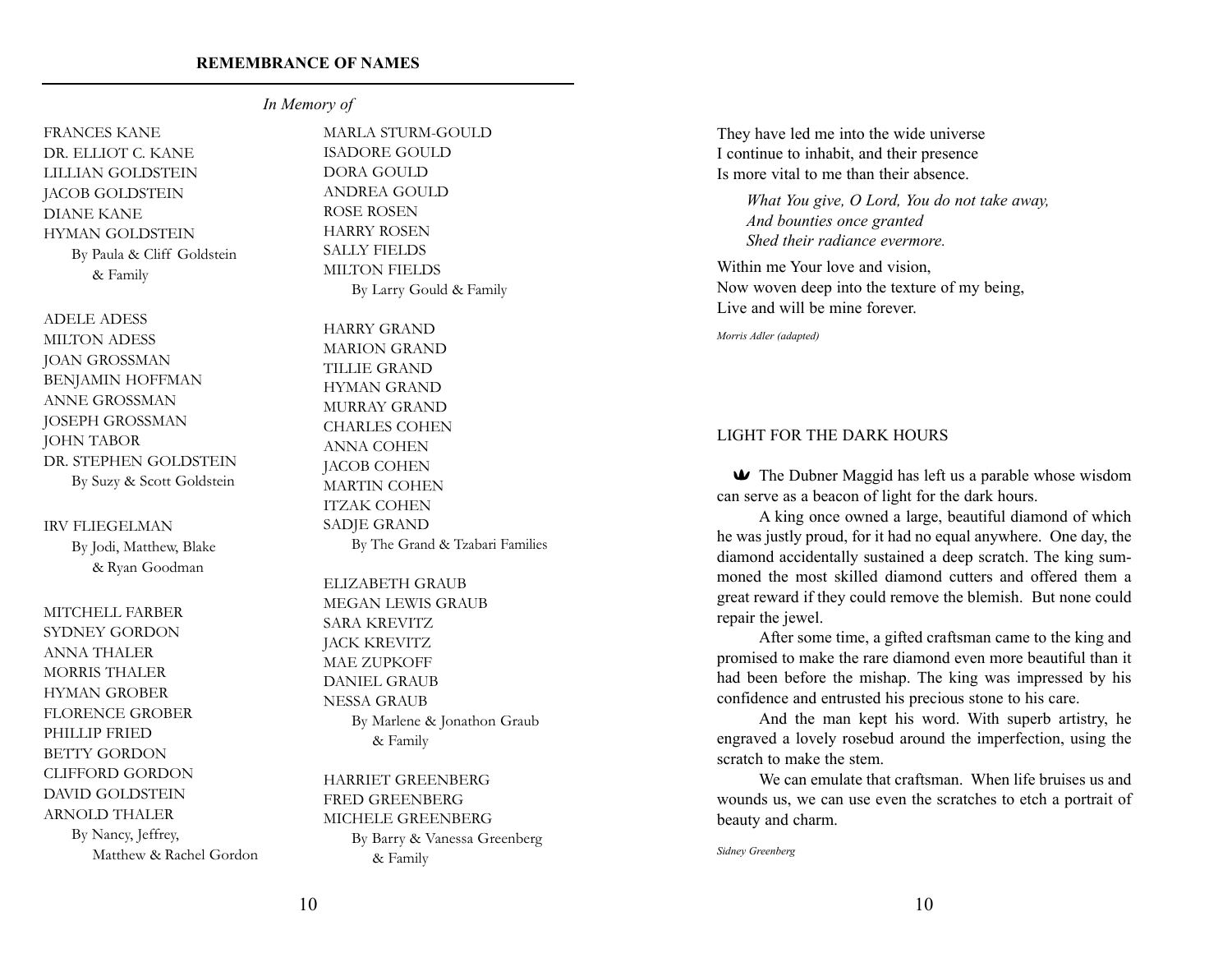**Psalm 23**

מִזְמוֹר לְדַוְד:

יֵי רֹעִי לֹא אַחְסַר:

The Lord is my shepherd, I shall not want.

בִּנְאוֹת דֵשָׁא יַרְבִיצֵנִי.

He makes me lie down in green pastures,

עַל־מֱי מִנְחוֹת יְנַהֲלֵיִי:

He leads me beside the still waters.

ַנִּפְשִׁי יְשׁוֹבֵב. יַנְחֲנִי בְמַעְגְלֵי־צֶדֶק לְמָעַן שְׁמוֹ:

He revives my spirit; He guides me in paths of righteousness for His name's sake.

## נם כי־אַלֶךְ בּגיא צלמות. לא־אירא רע כי־אתה עמדי.

Though I walk in the valley of the shadow of death, I fear no harm; for You are with me.

שִׁבְטְךָ וּמִשְׁעַנְחֶךְ הֵמָּה יְנַחֲמֶנִי: Your rod and Your staff comfort me.

תַּעֲרֹךְ לִפְנַי שָׁלִחַן נֵיֱד צֹרְרֵי. You prepare a table before me in the presence of my foes.

דִּשֲׁנָתָ בַשֱׁמֶן רֹאשִׁי כּוֹסִי רְוַיָה: You anoint my head with oil; my cup overflows.

אַר טוֹב וַחֱסֶד יִרְדִּפְוּנִי כָּל־יָמֶי חָיֵי. Surely goodness and kindness shall follow me all the days of my life.

וְשָׁבְתִּי בְּבֵית־יְיֵ לְאָרֶךְ יַמְיִם: And I shall dwell in the house of the Lord forever.

## *In Memory of*

JAY LIEBERMAN EVA & SAM LIEBERMAN PAULINE & MANNY GREENBERG LOUIS & ZELDA OSTROFF By Carole & Steven Greenberg & Family

JEROME GROSS SYLVIA GROSS ROBERT GROSS MARIE BROWN ABRAHAM W. BROWN By Neil & Sheila Gross

MARTIN SHAMES By Liz, Larry, Abby & Noah Grossman

AIDA & SAM SIMON REBA & NATHAN GROSSMAN MARCIA & AUBEY MARCUS By Sally & Len Grossman & Family

E. STEPHEN EMANUEL MARTIN GUBERNICK MILTON B. EMANUEL YETTA EMANUEL ALEXANDER WILLIS ROSALINE WILLIS MAX LIPSON BEATRICE LIPSON ISADORE GUBERNICK CELIA GUBERNICK By The Gubernick Family MIRIAM BLOCK OSCAR BLOCK By Marilyn & Jon Gundling

EDWARD LEVIN DRS. LESLIE LEVIN WEISS & MITCHELL WEISS HANNAH WEISS ARI WEISS DEBBIE LUSANA JOSEPH & HELEN BLUM HERMAN & FREDA LEVIN LOUIS & LILLIAN HACKEL JACOB & RAY DAVIS WILLIAM DAVIS By Marci & Bob Hackel & Family

HOWARD L. HAMPTON SUZANNE LANDY By Jeffrey & Jill Hampton & Family

PETER S. DIMOU DAVID HARAD MARY HARAD By Marcia Harad-Dimou

MELVYN PRESSMAN RUTH MILLER LEON MILLER ELIZABETH PRESSMAN BENJAMIN PRESSMAN SYLVIA HARTENBAUM JEROME HARTENBAUM SARAH MOSS SAMUEL MOSS RICHARD HARTENBAUM By Natalie, David, Alissa & Sara Hartenbaum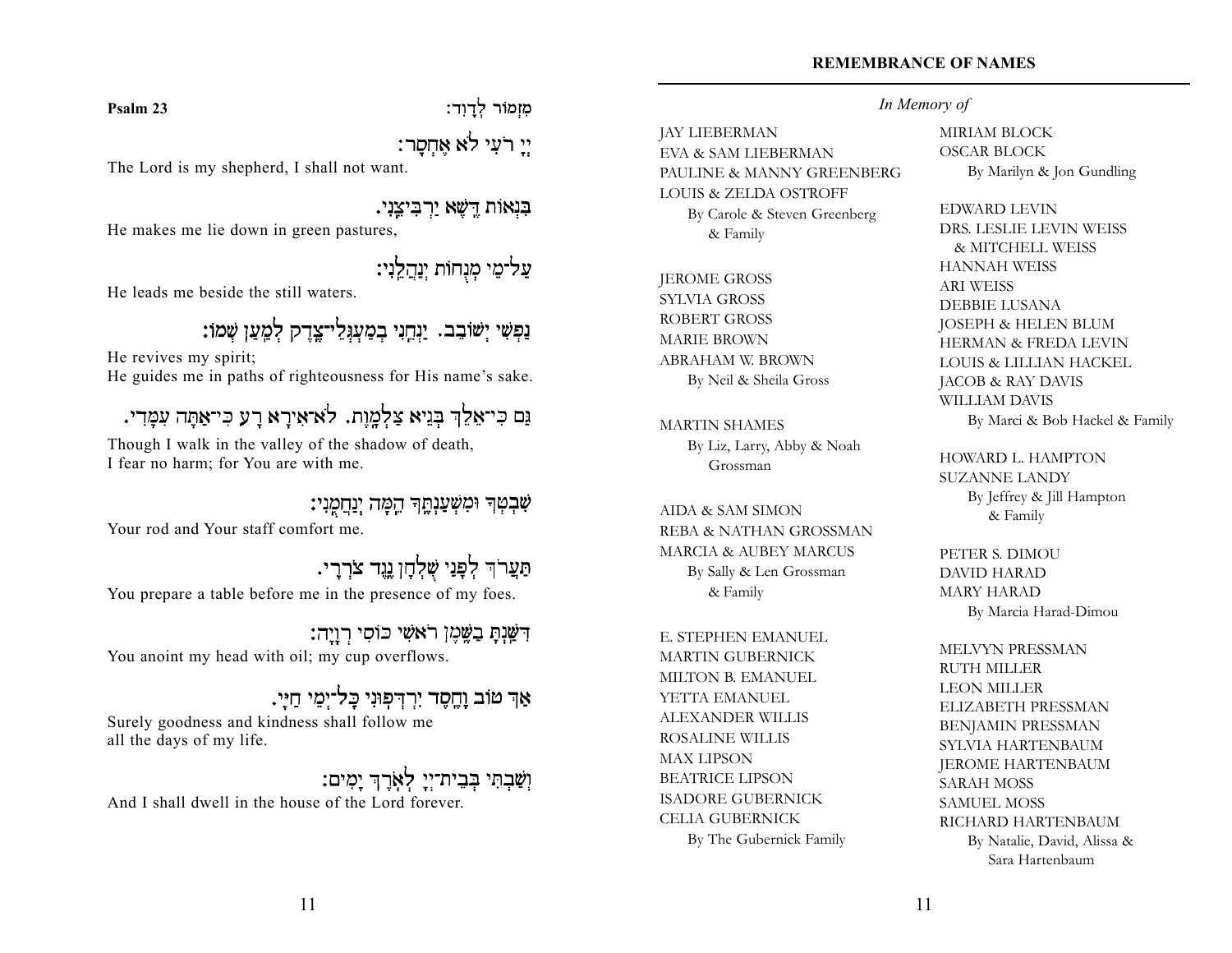#### **MOURNER'S KADDISH**

## *In Memory of*

YETIVE "TERRY" HELLER EUGENE "GENE" HELLER BERYL WOLK MINDY WOLINSKY RHEA NEEDLE By Neil & Linda Heller

ESTELLE SLATOW HERTZBACH GEORGE HERTZBACH DUSIA PAULAN SENDER YEWLOW CELIA YEWLOW By Batami & Barton Hertzbach

ANNE HEYMAN JUSTIN HEYMAN VALERIA CORTEZ GEORGE JONES By Dan & Beth Heyman & Family

ETHEL ZEVIN LEE SOSNOW MAX L. HOLLANDER By Aileen & Irwin Hollander

ALVIN ZIGUN EVELYN ZIGUN MAX L. HOLLANDER By Rabbi Sam Hollander

GUSSIE BRAGIN JOSEPH BRAGIN BERTRAM ELLIS REBA ELLIS THEODORE ELLIS ALAN HOROWITZ LARRY HOROWITZ SYLVIA HOROWITZ DOROTHY LEPOW JUDIE LEPOW NORMAN LEPOW SAMUEL LEPOW By Cindy & David Horowitz & Family

PHYLLIS R. BRODSKY AARON BRODSKY RICHARD HOROWITZ By Enid & Mark Horowitz & Family

MERVIN ISAACMAN FANNIE ISAACMAN LEAH KOHEN JESSE KOHEN By Francine Kohen & Daniel Isaacman

DOROTHY D. FIRESTONE ALVIN FIRESTONE RONALD "ZZ" ISAACMAN FANNIE ISAACMAN By Janet, Larry & Ali Isaacman

GRETE IZES JOSEPH IZES IDA SCHEINHOLTZ CHARLES SCHEINHOLTZ SARA ZELIG SIDNEY RAYNES ELEANOR RAYNES DORA ZAGER By Doris & Si Izes

SYLVIA BURSTEIN MORRIS BURSTEIN DAVID BURSTEIN HERTA JACKEL JACK JACKEL By Rebecca & Roy Jackel & Family

ABRAM JOLINGER YETTA JOLINGER GLORIA LERNER NORMAN LERNER By James Jolinger & Robin Lerner

יִתְגַּדֵּל וְיִתְקַדֵּשׁ שְׁמֵה רַבָּא. בְעָלְמָא דִּי־בְרָא כִרְעוּתֵה. וְיַמְלִיךְ מַלְכוּתֵהּ בְּחַיֵּיכוֹן וּבְיוֹמֵיכוֹן וּבְחַיֵּי דְכָל־בֵּית יִשְׂרָאֵל בַעֲנָלָא וּבִזְמַן קָרִיב. וְאִמְרוּ אָמֵן: יְהֵא שָׁמֶה רַבָּא מִבְרַךְ לְעָלַם וּלְעַלְמֵי עַלְמַיַּא: יִתְבָּרַךְ וְיִשְּׁתַּבַּח וְיִתְ<mark>פָּאַר</mark> וְיִתְרֹמַם וְיִתְנַשֵּׂא וְיִתְהַדֵּר וְיִתְעַלֶּה וְיִתְהַלֵּל שָׁמֶה דְּקָדְשָׁא. בְּרִיךְ הוּא. לְעֵלֵּא \*(וּלְעֵלֵּא) מִכָּל־בִּרְכָתָא וְשִׁירַתָא הִשְׁבָּחָתָא וְגֶחָמֶתָא דַּאֲמִירַן בְּעָלְמָא. ואמרו אמן: יְהֵא שְׁלָמָא רַבָּא מִן שְׁמַיָּא וְחַיִּים עָלֵינוּ וְעַל כָּל־יִשְׂרָאֵל. ואמרו אמן: עשֶׂה שַׁלוֹם בִּמְרוֹמֵיו הוּא יַעֲשֶׂה שַׁלוֹם עָלֵינוּ וְעָל כַל־יִשׂרַאֱל וְעָל כָל־יוֹשְׂבֵי תֵבֵל. וְאִמְרוּ אַמֵן:

Yit-gadal v'yit-kadash sh'mey raba, B'alma di v'ra hirutey, v'yam-lih mal-hutey B'ha-yey-hon uv-yomey-hon uv-hayey d'hol beyt yisrael Ba-agala u-vizman kariv, v'imru **amen**.

#### Y'hev sh'mev raba m'varah l'alam ul'almev alma-va.

Yit-barah v'yish-tabah v'yit-pa-ar v'yit-romam v'yit na-sey V'yit hadar v'yit-alch v'yit-halal sh'mey d'kud-sha, B'rih hu, l'evla \*(u-l'evla) mi-kol bir-hata y'shi-rata Tush-b'hata v'ne-hamata da-amiran b'alma, v'imru amen.

Y'hey sh'lama raba min sh'ma-ya V'ha-yim aleynu v'al kol yisrael, v'imru amen.

Osch shalom bi-m'romav, hu ya-asch shalom Aleynu v'al kol yisrael, v'al kol yosh'vei teiveil, v'imru amen.

Grateful acknowledgement for permission to use this Yizkor service is made to The Praver Book Press of Media Judaica, Inc. All this material is protected by copyright.

\*On Yom Kippur only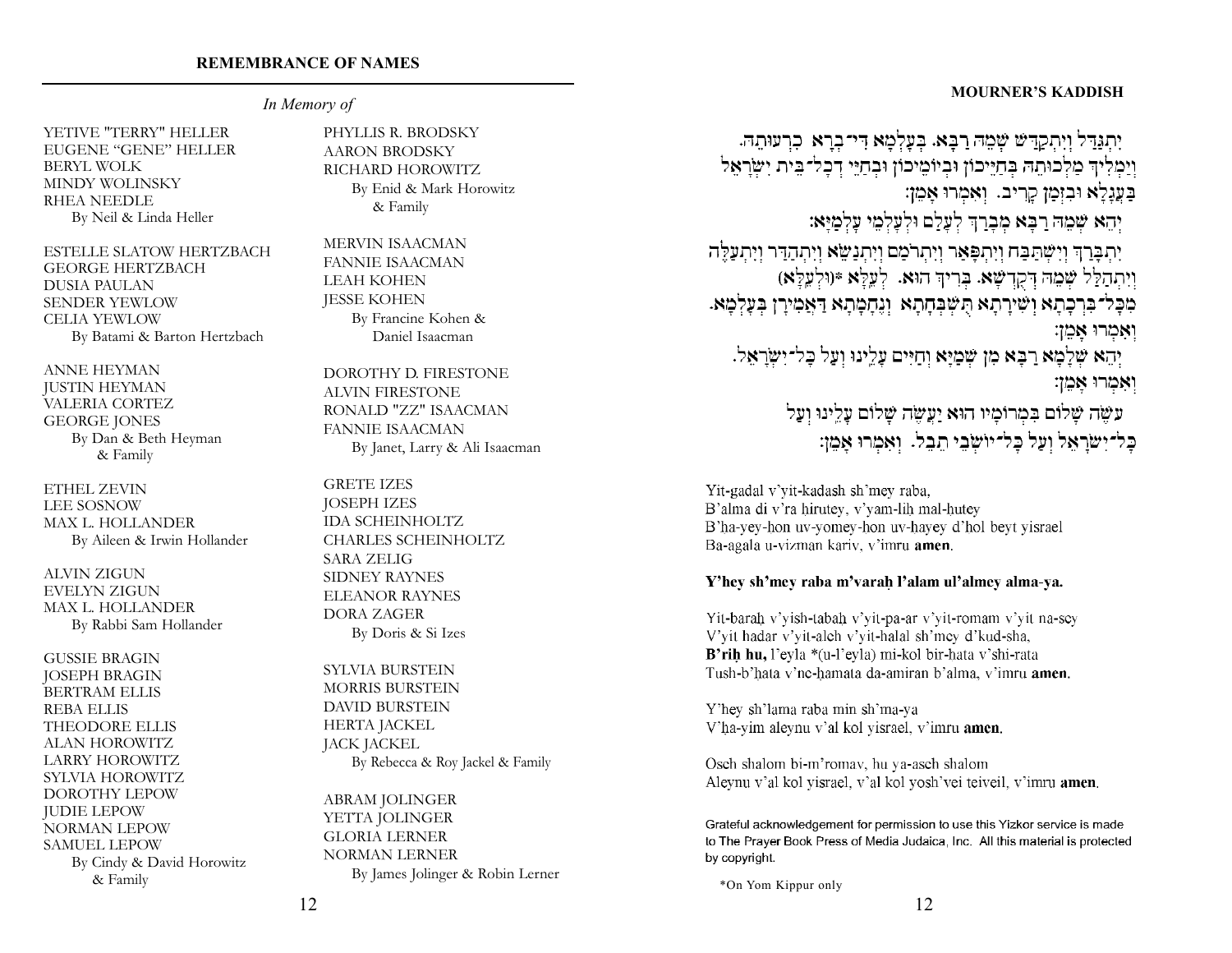## **Yizkor reflections**

May the memories of our loved ones inspire us To seek in our lives those qualities of mind and heart Which we recall with special gratitude.

May we help to bring closer to fulfillment Their highest ideals and noblest strivings.

May the memories of our loved ones deepen our loyalty To that which cannot die – Our faith, our love, and devotion to our heritage.

As we ponder life's transience and frailty, Help us, O God, to use each precious moment wisely, To fill each day with all compassion and kindness Which You have placed within our reach.

Thus will the memories of our loved ones abide among us As a source of undying inspiration and enduring blessing.

#### *Sidney Greenberg*

THE GIFT OF MEMORY We thank You, O God of life and love, For the resurrecting gift of memory Which endows Your children, fashioned in Your image, With the Godlike sovereign power To give immortality through love. Praised be You, O God, Who enables Your children to remember.

*Morris Adler*

ARTHUR COHEN BERNARD W. COHEN LILLIAN COHEN MEYER JOSEPH SARAH JOSEPH EVA KAPLAN ABRAHAM PENNOCK YETTA PENNOCK FEIGE QUELLER ITZHAK QUELLER By Beth & David Joseph

MINA AARONS HORACE AARONS ROSLYN JOSSELSON ROBERT JOSSELSON MORRIS HERMAN MORRIS JOSELSON BERTHA HIRSHBERG SAMUEL HIRSHBERG JACQUELINE HIRSHBERG STEVEN D. JOSSELSON SOL HIRSHBERG By Alan & Gail Josselson & Family

DAVID B. JULIE By Richard Julie & Family

WILLIAM COOPERMAN RUTH COOPERMAN MAX KAIL SELMA KAIL By Raphael & Natalie Kail

## *In Memory of*

MALCOLM KALMAN DANIEL TRAUB By Deborah & Marc Kalman

#### ALLEN KAMINSKY

CAROLE KAMINSKY ROGER VEGA By Frank & Ketty Kaminsky

BEATRICE KANEFSKY SAMUEL B. KANEFSKY BETTY KAZAN GEORGE KAZAN LOUIS KAZANSKY MOLLIE KAZANSKY LOUIS RICHTER SARAH RICHTER RICHARD ALAN LIPSON By Bonnie & Bill Kanefsky

## I. WILLIAM KAPLAN BEN SHATZMAN MIRIAM SHATZMAN ARMIN SCHAFLER RHODA BECKER By Karen Kaplan, Aaron, Aliza & Benjamin Shatzman

BERNARD KARP HARRIET KARP SAMUEL GINSBERG ANN GINSBERG By Ronda & Leonard Karp & Family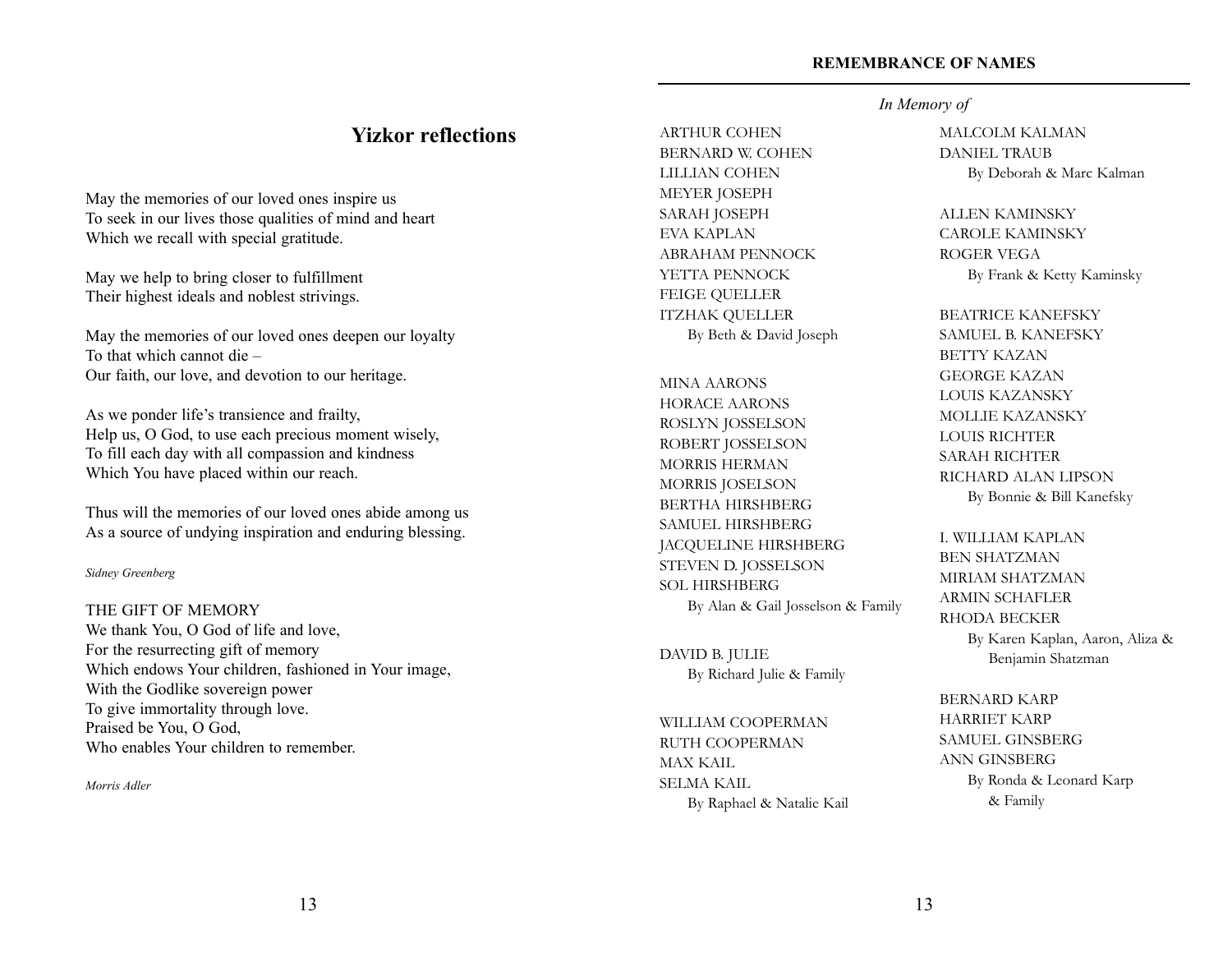#### **REMEMBRANCE OF NAMES**

#### *In Memory of*

JEAN KARP HARRY KARP FLORENCE GOLDBERG HAROLD K. GOLDBERG By Stephen & Ellyn Karp & Family

SUE SCHRIER SOL SCHRIER BARRY KASSAR By Bethany & Ami Kassar

SUSAN J. HOLLEY ISAAC FATELY ZELDA FATELY JULIUS KATZ MILLIE KATZ KARL KATZ ELAINE F. KATZ ISADORE LIEBLEIN YETTA LIEBLEIN EDYTHE REICH MILTON REICH MARC REICH HILDA VOREMBERG MIRIAM BECKER NORMAN FATELY MARGOT FATELY By Sheila & Alan D. Katz

#### LLOYD KAUFMAN

MOLLIE KAMISAR By Alex, Debbie, Lea & Michael Kaufman

HERBERT L. GOLDFINE ESTELLE K. GOLDFINE RAYMOND GOLDFINE HYMAN GOLDFINE ROSE GOLDFINE IRV KARMEL BEA KARMEL MOLLIE KARMEL S. HELMAN KARMEL ANNA RABINOVITCH LOUIS RABINOVITCH STANLEY ROBINS JERRY FINKELSTEIN HERMAN FINKELSTEIN SYLVIA YUDIS GEORGE YUDIS CHARLOTTE YUDIS By Marilyn Keesal & Mel Yudis

CHARLOTTE B. WEINSTEIN SAUL WEINSTEIN MARTIN N. BERMAN By Joan Weinstein Keller

DOROTHY KEMPNER IRVING KEMPNER CLAIRE DUBIN RALPH DUBIN By Joyce & Fred Kempner & Family

SANDFORD KEPNISS By David & Marla Kepniss

ARNOLD KIDECKEL By The Kideckel Family

## *In Memory of*

JOYCE ZIMMERMAN SHEILA MEYERS DAVID STEINBERG ANDREW FRIEDLER MARION HYITT JACOB STEINBERG SHIRLEY STEINBERG EMANUEL MEYERS By Wendy Zimmerman & Joel Steinberg

KENNETH ZUBROW HOWARD "HESH" MILAKOFSKY FLORENCE "FLOSS" MILAKOFSKY By Alan, Marlene, Michael & Keith Zubrow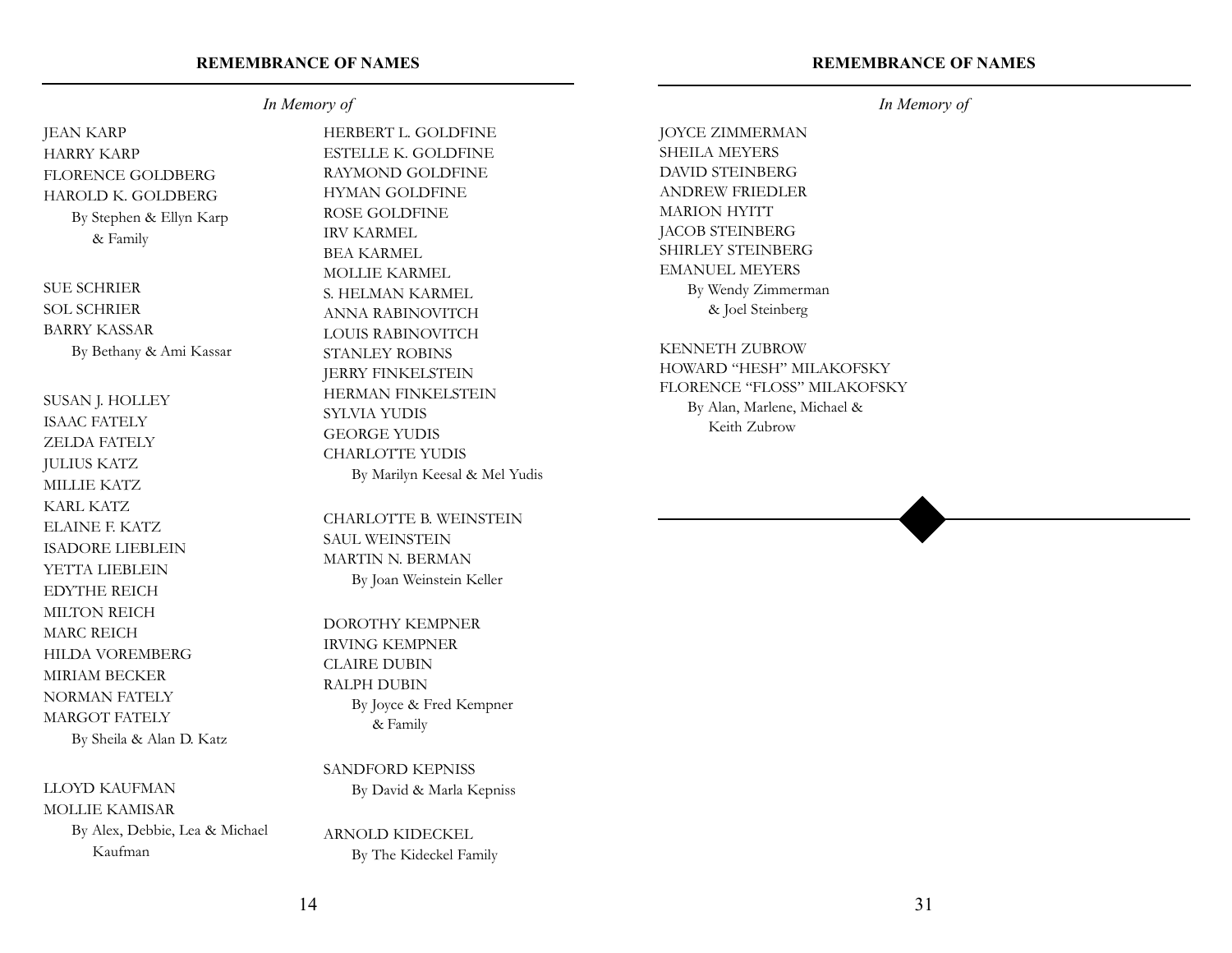## RICCI FREZEL

By Debbie & Brian Wilk

MARY SCHWARTZ FRED SCHWARTZ IRENE WILK ABRAHAM WILK By Joan & Sandy Wilk

EMANUEL "MANNY" WINOKUR BRUCE WINOKUR ALICE WINOKUR MALOVE BENJAMIN WINOKUR ESTHER GELMAN BENJAMIN GELMAN IDA GELMAN SAM GELMAN CHASSIE GOLDFARB ISHAYA GOLDFARB JACOB GOLDFARB BARRY GOLDFARB CHARLES GOLDFARB BESSIE GOLDFARB By Joan Winokur

FRANCES FRANK IRWIN FRANK MAX WOHLBERG MIRIAM WOHLBERG THERESA KOERNER LILLYAN ROSENFELD MARTIN W. ROSENFELD ANNE NEWMAN DAVID NEWMAN By Rabbi Adam & Shira Wohlberg & Family

# *In Memory of*

ROSE SELIGSON THEODORE SELIGSON HELEN WOLFBERG OSCAR WOLFBERG By Gail Wolfberg & Family

BLANCHE WOLFMAN COHEN DORIS WOLFMAN IRVING WOLFMAN By Roger Wolfman

SHIRLEY TURETZKY BARNETT WORKMAN ETHEL WORKMAN AMY KAHAN MARVIN LEVINTHAL BEATRICE GUBELBANK LEVINTHAL EDWARD COHEN JR. RUTH WORKMAN SAKS By Jill, Jeff, Sabrina & Hannah Workman

#### LEE LINDER

By Rhonda & Michael Yanoff, Eric, Dava, Aiden Lev, Ezra Matan, Avi Ronen, Anael Sarit, Adam, Samantha, Evan Charlotte, Jacob Leo, Alexandra Dylan, Jonah Elliot, Abby, Adam & Gabriel Brody

MICHAEL HENRY SILVERBERG By Robin & Greg Zappin, Danny and Nicole

## **REMEMBRANCE OF NAMES**

BERNICE KIDORF IRWIN KIDORF MARILYN LAZAROFF-LUBIN SOLOMON KIDORF MINNIE TELLER-KIDORF MORRIS LAZAROFF EDNA FISHBEIN-LAZAROFF SAMUEL ONINBERG DORA ONINBERG LILLY SITKOFF NATHAN SITKOFF JEROME SITKOFF LILLY DUBIN By Greg Kidorf, Doree Sitkoff, Ellie & Joshua

SYLVIA KIVITZ SY KIVITZ BELLA SIETZ JACOB SIETZ EDITH SIETZ ROBBINS DR. LEON ROBBINS FANNIE KIVITZ ISIDORE KIVITZ MORTON KIVITZ By The Kivitz & Epstein Families

DR. MATTHEW WEISS DR. PHILLIP WEISS CHARLOTTE WEISS IRMA NEWMAN IRVING NEWMAN By Robin, Eric, Isabel & Mallory Klaiber

BERNARD KLAZMER GAY P. KLAZMER By Sharon & Gary Klazmer & Family

## *In Memory of*

ALBERT R. BARNETT MOLLEY E. BARNETT By Joyce & Peter Klugherz

FLORA M. FURMAN HAROLD B. FURMAN, M.D. IRENE KOFSKY LEONARD KOFSKY By Pam & Phillip Kofsky & Family

DR. JACOB L. KOLODNER CLARA KOLODNER ALEXANDER ARONOW REBA ARONOW RICHARD A. ARONOW ISRAEL KOLODNER JENNIE KOLODNER By The Kolodner Family

LEAH COOPERSMITH SAVAGE ROBERT SAVAGE MICHAEL KOSTROW MOLLIE COOPERSMITH HARRY COOPERSMITH By Joy Kostrow

SARAH BLUM VICTORIA SCHMUCKLER LEONA KRAMER RANDI MAZER WAXMAN SOPHIE SCHWARTZ RUCHE STANLEY TAUBER JERRY BLUM ANDY KATZ By Karen & Bill Kramer

BEN KRINSKY ANNA KRINSKY LARRY GOLDMEIER GERTRUDE GOLDMEIER By Samuel & Marsha Krinsky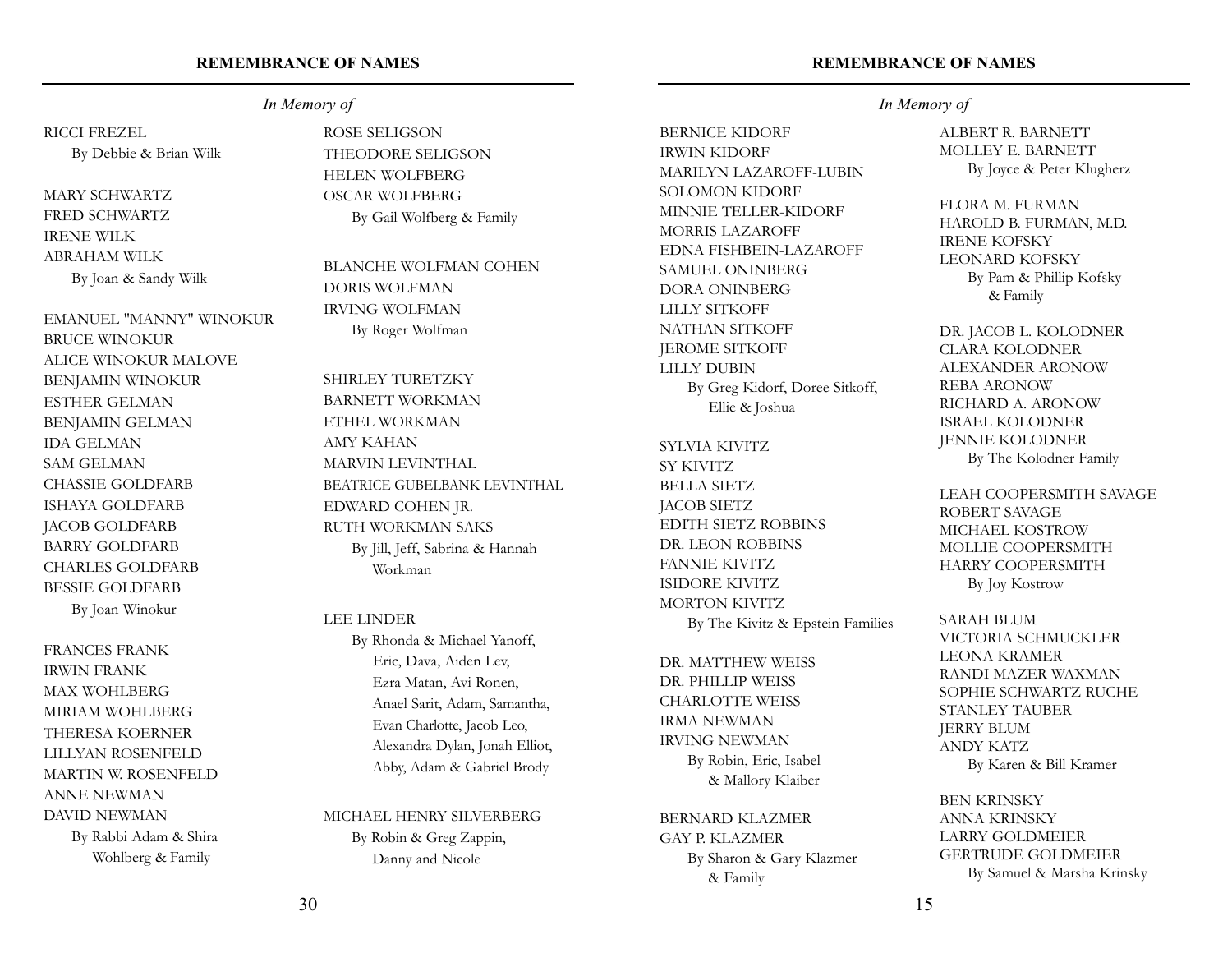## MARVIN KROCHTENGEL ANN FEINBERG ISADORE FEINBERG DOTTIE NEWBURG By Debra & Alan Krochtengel

SIDNEY KURLAND SHIRLEY HERZBERG SIDNEY HERZBERG BERTHA & ALEX SIEGEL YETTA GURAK By David Kurland & Chaya Herzberg

STANTON M. LACKS PAUL KAPLAN RUTH L. LACKS MAX M. LACKS By Debra Lacks & Family

HARRIETTE LADOV By Josh & Jill Ladov

ROBERT KAY BARBARA LAMBERG JOSEPH LAMBERG BLANCHE KANOFF HERMAN KANOFF SARAH LAMBERG ISAAC LAMBERG By Erica & David Lamberg & Family

STEVE LAVER LOUIS LAVER HESTER LAVER JACK TARGAN EDITH TARGAN VICTOR By Nita Laver & Family

*In Memory of*

RONALD H. LEBBY, DDS LISA LEBBY MURIEL R. COHEN A. HAROLD COHEN EDITH G. LEBBY BENJAMIN LEBBY, DDS By Diane, Michael, Jayden & Haley Lebby

LILLYAN ROSENFELD MARTIN W. ROSENFELD BERNARD LESSER ELEANOR LESSER By Joye & Bruce Lesser

SUSAN RUTH LEVENTHAL SOPHIE SUE LEVENTHAL WILLIAM LEVENTHAL MAYER MOSHE LEVENTHAL HANNAH LEVENTHAL LIEB (LEON) GOLDFINGER RACHEL GOLDFINGER By Jerome I. Leventhal Edward & Karen and Mark

FLORENCE LEVIN MARVIN LEVIN MY GRANDPARENTS By Sherrie Levin

ROCHELLE GROSSMAN MYRNA LEVINE HOWARD LEVINE SHIRLEY ESQUITH SHEPHARD HACK DANIEL GROSSMANN By Elyn & Adam Levine, Sydney, Reece & Jake

#### **REMEMBRANCE OF NAMES**

EDWARD JAFFE JUNE WEISMAN EDWARD WEISMAN By Elise & Jeffrey Weisman

BETTY JAFFE

HELEN GREEBEL GUSHINSKY

MAX GREEBEL JEAN WEISS JULIUS WEISS JULES GUSHINSKY ARTHUR WEISS LILLIAN WEISS TERESE NEWMAN LOUIS NEWMAN WILLIAM NEWMAN ESTELLE NEWMAN RONALD S. WEISS EVELYN WEINSCHENKER VARSOK IRVING GISCHE

By Gail & Martin Weiss

IRVING "IRV" GISCHE ISIDORE GOLDMAN FREDA GOLDMAN JULIUS WEISS JEAN WEISS NATHAN GISCHE ALICE GISCHE MAX GREEBEL HELEN GREEBEL GUSHINSKY JULIUS GUSHINSKY LILLIAN WEISS ARTHUR WEISS RONALD WEISS EVELYN VARSOK By Stacey & David Weiss

### *In Memory of*

PEARL WEITZ THEODORE WEITZ DR. ARNOLD MAZER NETTIE MAZER By Marci & Stu Weitz & Family and Arleen Weitz

LLOYD WENDKOS STANLEY L. WENDKOS EDITH WENDKOS By Karen Wendkos

SHIRLEY COGAN MARVIN COGAN VIVIAN BERNSTEIN COGAN SELMA BERNSTEIN MICHAEL BERNSTEIN JEAN COHEN ISRAEL COHEN MURRAY NEWMAN ESTELLE NEWMAN MARTIN WERNICK MITZI WERNICK JOY WERNICK PHILLIP JACOBS By Laurie & Larry Wernick & Family

ALEXANDER ANGOFF WHITE ROSALYN MARIE SCHWARTZ HENRY EMORY SCHWARTZ SOPHIE ANGOFF WHITE DAVID WHITE SUSAN WHITE SCHWEITZER YACOV FRAJTAG By Jayne & Norman White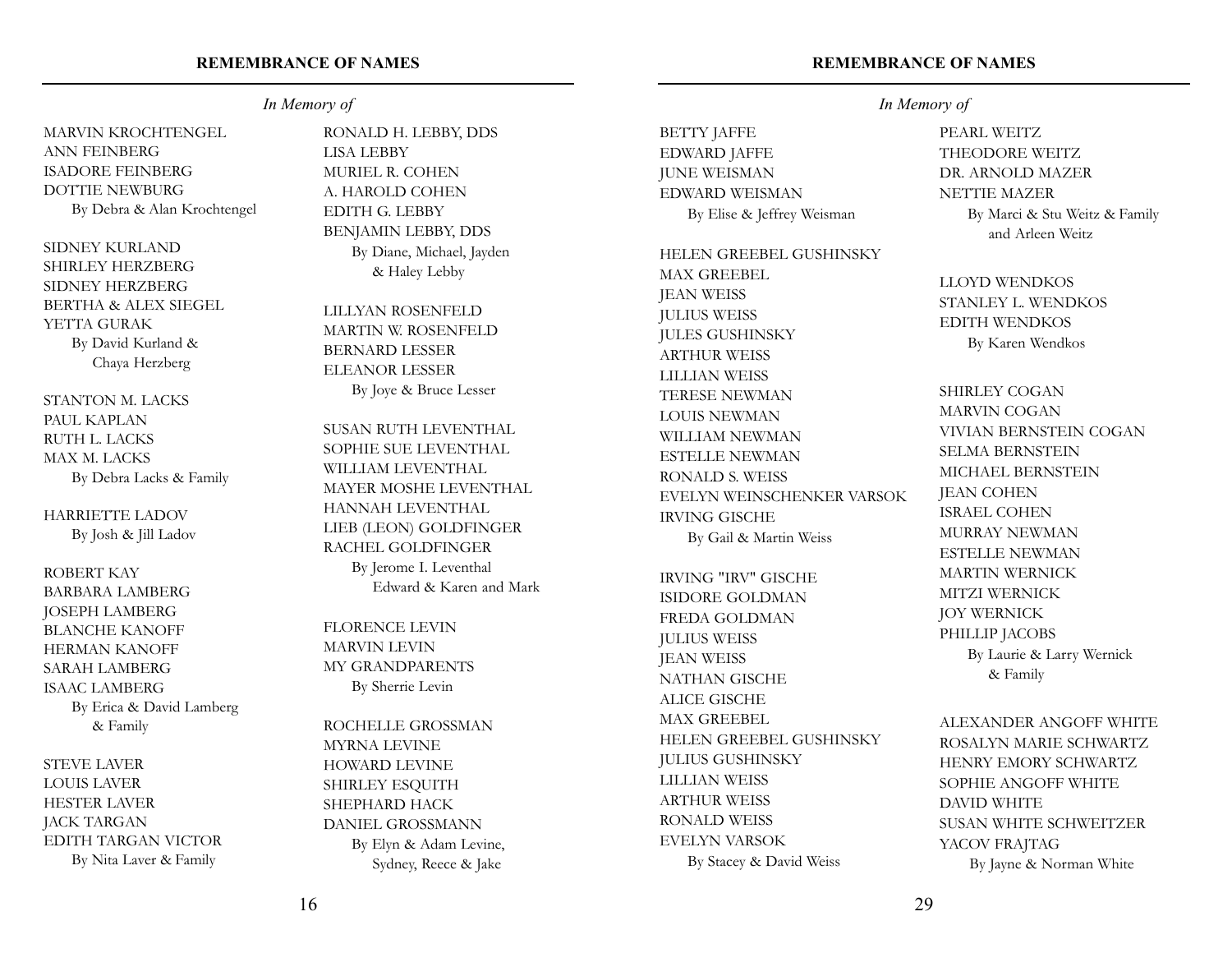*In Memory of*

ROBERT W. TAYLOR FRANCIS S. ADAMS MARTHA E. ADAMS SIDNEY FISHER LILLIAN FISHER ALBERT WEISNER MARVIN WEISNER By Sharon & Bill Taylor

ANDREW TEICH SIDNEY FEINBERG ROBERT TEICH MARJORIE PRIMI By Susan & Stephen Teich

FRIEDA LICHT NATHAN LICHT BERNICE TEPPER MILTON TEPPER By Ellen, Rick, David & Daniel Tepper

HARRIS TWER BETTY TWER By Alan & Edye Twer

GARY UNGER MARY UNGER KITTY HANDEL MANNY HANDEL DORA RAIVY ABE RAIVY RAY HANDEL MORRIS HANDEL HARRIET BUXBAUM ALBERT RUBEN MEL BUXBAUM SARA SEGAL By Hazzan Arlyne & Ron Unger

JOAN VOGIN HERMAN VOGIN MILDRED FISHMAN

By Craig Vogin

SIDNEY SITKOFF SAMUEL WALTERS FRIMI WALTERS ANNE D. SITKOFF By Ellen & Cantor Bernard Walters

TAJBE WARSZAWSKI ALUS WARSZAWSKI IRVING WARSZAWSKI ALVIN ESTERLITZ BERTON ZASLOW By Henry & Lynn Warszawski

CHARLOTTE BERMAN WEINSTEIN SAUL WEINSTEIN OWEN BELMONT, M.D. SYLVIA BELMONT SARAH BERMAN ISRAEL BERMAN ROSE BERMAN CHARLOTTE SMILER MARTIN N. BERMAN By Stanton & Maxine Weinstein & Family

ANNA SUPERFINE MAX SUPERFINE FREDA KLIGERMAN MAX WEISBERG SELMA WALLEN BERT WALLEN SARA WEISBERG ROCHELLE WALLEN SIDNEY WEISBERG By Edward Weisberg

#### **REMEMBRANCE OF NAMES**

## *In Memory of*

MITCHELL E. LEVINSON HAROLD KARON SALLY KARON HERBERT LEVINSON RUTH LEVINSON PHILIP & BESSIE KARON LOUIS & SADIE RABINOWITZ HARRY & ESTHER RUBIN BENJAMIN RABINOWITZ By Sondra, Erica, Josh, Sarah, Ava & Max Levinson

ABRAHAM LIBOVE RAE LIBOVE ALFREDA GOLDBLATT FRED GOLDBLATT RAY LIBOVE By Laura & Alan Libove

MARTI BERNARD WILLIAM BERNARD ANNIE LICHTENFELD THEODORE LICHTENFELD GERDA STAMM SIDNEY STAMM JENNY FUCHS JOSEPH FUCHS AMALIE LICHTENFELD ADOLPH LICHTENFELD CECILE BERNARD By Lorrie & Kurt Lichtenfeld

VICKI L. LIEBERMAN RAE MARIE & CY LIEBERMAN MANYA & MARVIN SWARTZ ROBERT J. KOHN HELEN KOHN JACK & LEAH HALPERN HERBERT & IRIS LIEBERMAN By Jerry & Joan Lieberman

LEON LIPKIN ROSE LIPKIN HERMAN FOGEL LILLIAN FOGEL ANNA WEISS MARTIN WEISS By Clifford & Lenore Lipkin

SOLOMON "SUNNY" CHAIFETZ SHIRLEY CHAIFETZ By Leslie, Marc and Carly Lipkin

#### SY LISTMAN

PHILIP KATZ By Doug, Francine, Chloe and Rose Listman

SY LISTMAN ESTHER LISTMAN JACK LISTMAN HERB LISTMAN By Marge Listman & Family

BERNICE LITTMAN MICHAEL WITKIN SADIE WITKIN EDWARD LITTMAN ANNA LITTMAN STANLEY J. WITKIN By Bernard Littman

ADELINE SHILLING MILTON SHILLING ESTHER LONDON ISADORE LONDON EDNA FELD SAMUEL FELD KAY KREPOW MATILDA HARRIS By Barbara & Stephen London & Family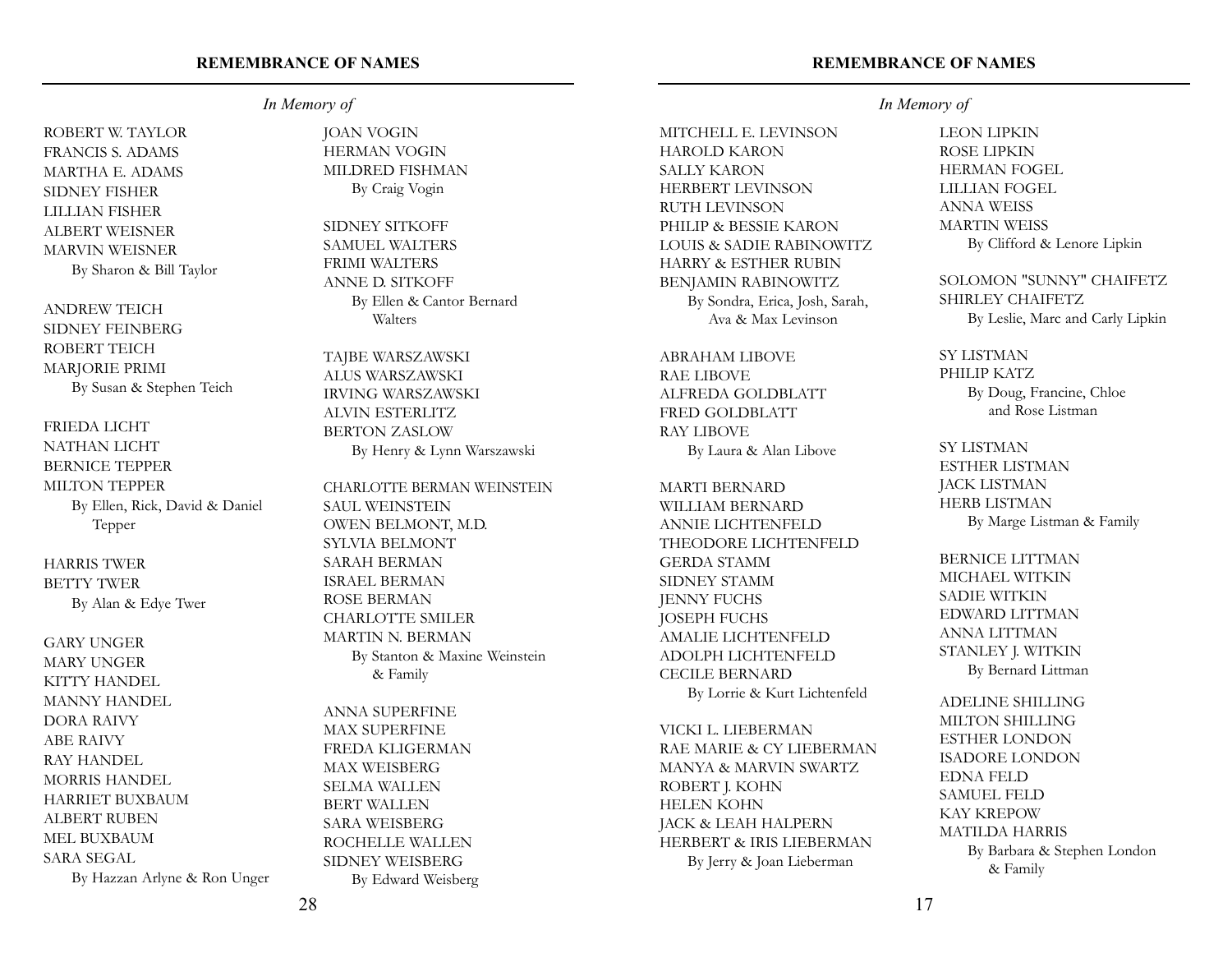#### **REMEMBRANCE OF NAMES**

#### *In Memory of*

TILLIE WEISS MAURICE WEISS ROSE LOVE HAROLD JACK LOVE By Dolly & Mike Love

NADINE LUBARSKY LEONARD E. LANE SYDRIA J. LANE MORRIS LUBARSKY RUTH LUBARSKY SAMUEL KRASSKOFF NATHAN LANE DORA LANE STEIN FAY WALLACE JACK WALLACE PAUL PASCAL NADINE GOREN DOWD HYMAN LUBARSKY REBECCA LUBARSKY REBA ROSENBLATT LOUIS ROSENBLATT ROSE PASCAL ALAN LANE By Neil Lubarsky & Family

#### RITA FIALKOFF

ROSLYN LYNN By Janet & Eric Lynn & Family

SANDRA MANN NORMAN ZELNICK PHILIP DAVIDOWITZ ELLA DAVIDOWITZ By The Mann Family

ISIDORE F. SACK MOLLYE B. SACK FRED S. MARCUS LOTTE K. MARCUS SYLVAN H. SACK By Audrey & George Marcus

JESSE FINKELSTEIN SHIRLEY FINKELSTEIN GEORGE MARMER SYLVIA MARMER MARSHALL LINTON ROSE PEARL RUTH TISCHLER By Benne & Bill Marmer & Family

LILLY DUBIN ELAINE MARX HARRY MARX SAMUEL ONINBERG DORA ONINBERG LILLY SITKOFF NATHAN SITKOFF JEROME SITKOFF PAT SCOTT By Philip & Sheryl Marx, Melissa, Debi & Danny

LEO NEMETH PAULETTE NEMETH SHELDON NEMETH HYMAN NEMETH KRENNY MASSEY MILES MASSEY ROSE ROSENTHAL EDITH MOSKOWITZ PHILLIP MOSKOWITZ By Sam & David Massey

## *In Memory of*

NATHAN & C. RITA FRANCO J. JUDITH STERN HYMAN & BERTHA BROWN ABOOD & MOLLY FRANCO FRED & GOLDIE GOLDSTEIN MEYER & JEAN ESTERKIN STERN HAROLD BROWN GARY GOLDEN MARILYN ROTHSTEIN SARAH SHAWN THOMAS WILSON By Meryl & Larry Stern & Family

NATHAN STREDLER HERMAN MORRISON IDA MORRISON HARRY STREDLER EVA STREDLER ROSE KOPPELMAN ABRAHAM KOPPELMAN JACOB MORRISON SARAH MORRISON ISIDORE HOFFMAN ROSE HOFFMAN JULIUS M. STREDLER REBA STREDLER FELDMAN JEANNE STREDLER RAYFIELD SALLY STREDLER BLAU JOSEPH D. BLAU ANNA G. KOPPELMAN MOLLY K. SHAPERO SAMUEL KOPPELMAN LILLIAN GOLDBERG LEONARD MORRISON SIDNEY WEISS SYLVIA WEISS By Denise & Howard Stredler

HARRY STUTMAN FANNY STUTMAN CHARLES BUCKMAN ROSE BUCKMAN PERRY STUTMAN ABRAHAM BUCKMAN VELKA BUCKMAN MAX GOORLAND SARAH GOORLAND ISRAEL STUTMAN HINDA STUTMAN JOEL FIGENBAUM SARAH FIGENBAUM ANNETTE SILBERMAN ROBERT LEMPERT MORRIS LEMPERT ELLIS SILBERMAN RHODA LEMPERT By Maxine & Asher Stutman

## LILLIAN FELDMAN BENJAMIN FELDMAN ABE SUSSMAN MARY SUSSMAN SAMUEL BERGER STEPHEN C. SUSSMAN GERALDINE BERGER By Charla & Mark Sussman

EDWARD N. BAROL LORRAINE BAROL DAVID BAROL HELEN P. BAROL DAVID BERLINER HELEN K. BERLINER ILLOU HEWITT WALTER HEWITT By Ellen & Michel Taupin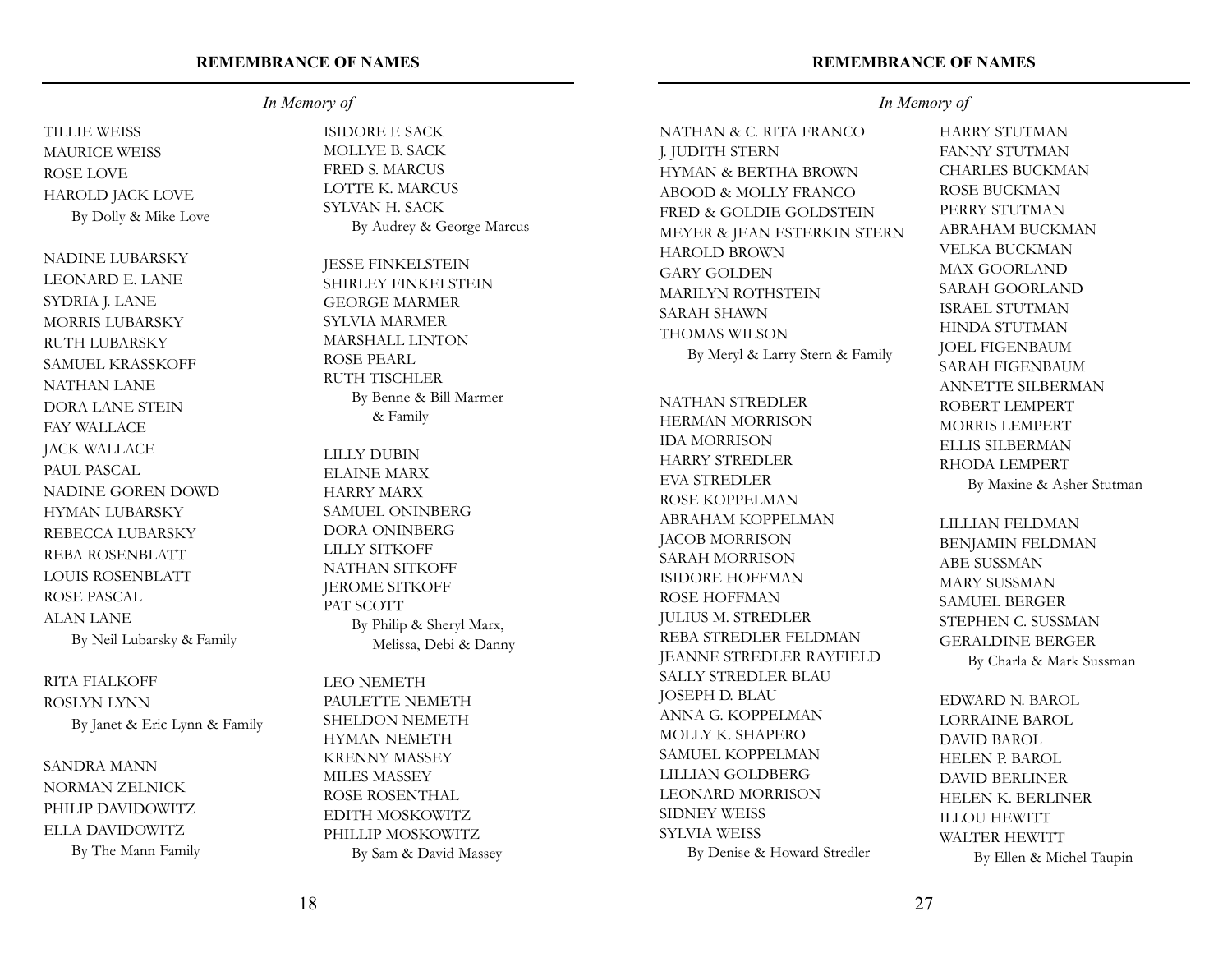#### **REMEMBRANCE OF NAMES**

#### *In Memory of*

ARTHUR SMUCKLER IRVING SIEGEL HENRIETTA SIEGEL ROSE LEVINSON MAX LEVINSON A. NEAL SIEGEL MADELINE SMUCKLER ROSS DOROTHY "DUTCHY" COOPERSMITH MARSHA STONE ROBERT STONE WILLIAM "BILL" SIEGEL By Arlene Smuckler & Family

IRVIN SOLKOV IDA POPLOW HYMAN POPLOW ANNA COHN By Gertrude Solkov & Family

DORA COHEN HYMAN COHEN DOROTHY COHEN IRVING COHEN MINNIE SOVEL SOLOMON SOVEL ROSE SOVEL LEWIS SOVEL CHARLES SOVEL VERA SOVEL FLAXMAN By Diane Sovel

ELAINE SPAN ISRAEL "BABE" SPAN BETTY JANOFF SAMUEL JANOFF SAMUEL DEVORZON LILLIAN DEVORZON BEVERLY EISENSTADTER SHEILA GOTTLIEB By Susan & Craig Span

GARRY SPEAR DOROTHY D. BRODSKY ABRAHAM BRODSKY By Ellen, Douglas & Elizabeth Spear

NORMAN SPELKOMAN AARON SOKOLOFF HERMAN J. SOKOLOFF JENNY SOKOLOFF GERTRUDE SPELKOMAN JOSEPH SPELKOMAN RUTH MALAMED SYLVIA SOKOLOFF LEON BANCO By Sylvia Spelkoman

MARK T. STARR REUBEN STARR SYLVIA A. STARR MANUEL REISS By Renée Starr, Steven & Keshet, David & Abby

MOLLIE STEINBERG PHILIP STEINBERG EMANUEL BLOOMBERG IDA BLOOMBERG By Jay & Lois Steinberg & Family

ROSE STEINBERG CHARLES GELMAN IDA GELMAN DAVID STEINBERG CELIA STEINBERG DOROTHY LUBLINE MICHAEL LUBLINE KATHRYN HABERMAN By Stanley Steinberg

## *In Memory of*

MARILYN MATEZ SIDNEY KAPLAN RUTH KAPLAN By David & Laurie Matez and Carole Golub

DOLORES & CARL KARASSIK LOUIS MAYERS MARGARET & BORIS KARASSIK ESTHER & GILBERT ROTH By Gail, Joe, Aaron, Jenna & Louis Mayers

ANDREW MEYER JOAN FREEDMAN MEYER HERBERT C. MEYER ABRAHAM E. FREEDMAN BERNICE GETZ By Jacob and Gabrielle Meyer

MAYER MIKAIL KODRAT MIKAIL SHIMON RAHIMI HOORI RAHIMI DR. JOSEPH MICHAELS By Soroosh & Mike Michaels

SADIE MILLER EMANUEL MILLER SARA BLUMENTHAL LOUIS BLUMENTHAL DOLORES APFELBAUM SAMUEL APFELBAUM By Ellis & Sandi Miller

BERNARD TOLL EVELYN TOLL CHARLES A. KAHANER DAVID MILLER MINERVA MILLER By Ilene & Mel Miller & Family ABRAHAM DEMBOWSKI SARA DEMBOWSKI HERMAN MILLER ROCHELLE MILLER MURRAY AARONSON By Rebecca & Jeff Miller, Seth, Katie & Gideon,

and Julie & Dan HELEN KIRSNER MILROD MURRAY MILROD BRIAN WELCH

Sean, Marjorie & Adele,

By The Milrod Family

ANN RUTH VERNICK NATHAN VERNICK RUTH MURLAND MILTON MURLAND By Sandy & Alex Murland & Family

GILBERT NEWMAN JOSEPH NEWMAN MURIEL NEWMAN GEORGE M. COHEN ESTHER COHEN MAXWELL H. COHEN By Sheila Newman

MARTY ERSNER MIRIAM ERSNER ALBERT NOSHENY DOROTHY NOSHENY ELAINE GORDON By Krendelle & Stanley Nosheny

STANLEY L. HANDELMAN ALLAN HANDELMAN By Holli & Chris O'Donnell & Family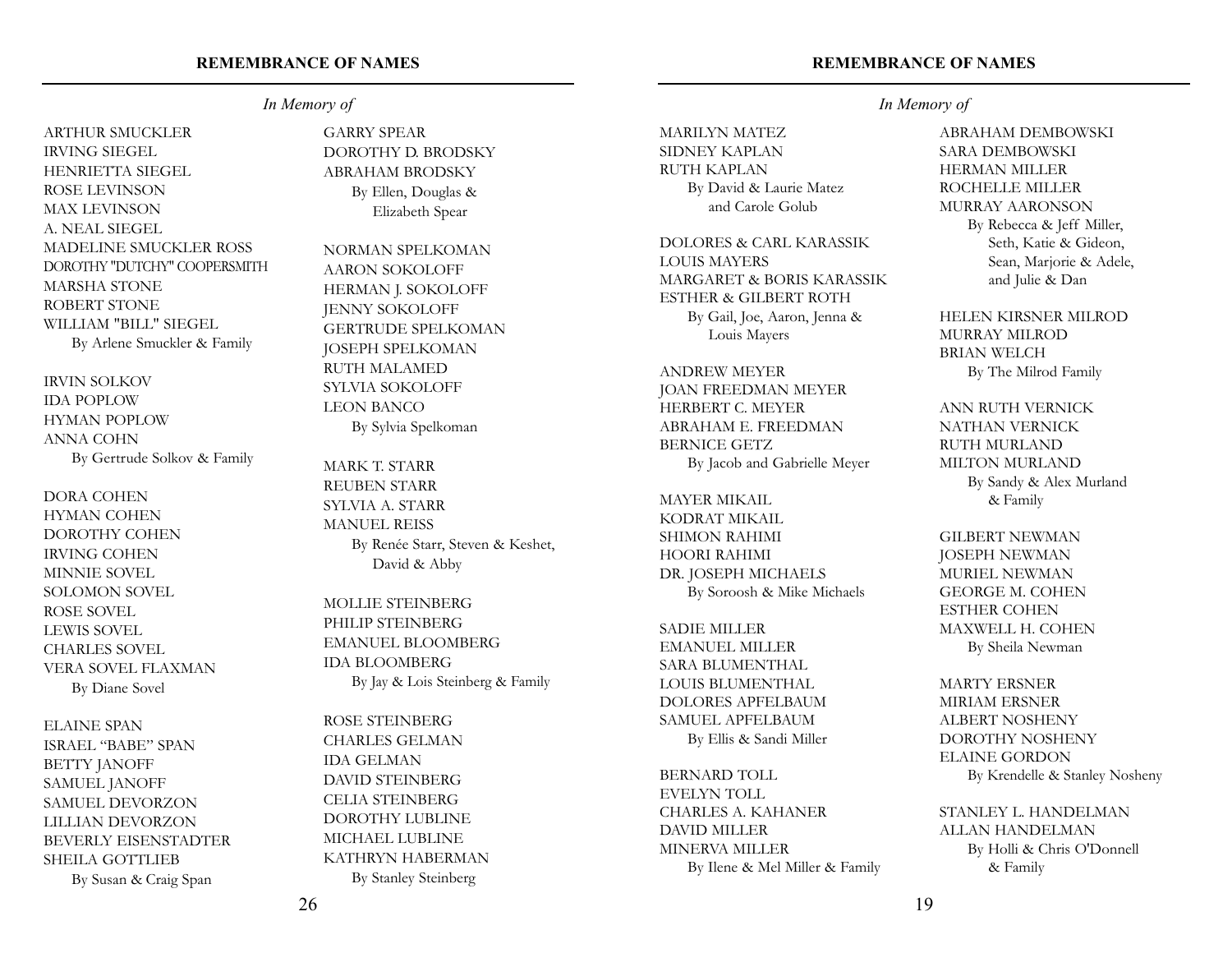## ESTHER RACHEL OLIM SOL OLIM SYLVIA GROSS MILDRED PRESS DOROTHY KRONE By Arline & Dave Olim

MAX OSLICK MINNIE OSLICK CARL OSLICK EDWARD GERBER MARY GERBER By Dr. & Mrs. Theodore Oslick & Family

GERTRUDE ELLICK JEROME ELLICK ROSE BLUM ANNE PARKIN HAROLD PARKIN HARRY K. LEWIS MAE LEWIS ROSE NACHMAN MURRAY PARKIN MARVIN "MARTY" ELLICK By Robert & Joan Parkin

BENJAMIN PAUL A. NATHAN FERMAN ISADORE FERMAN GITTE FERMAN ISADORE NEWMAN BLANCHE NEWMAN HARRY GOLDBERG EDITH GOLDBERG By Michael & Susan Paul & Family

*In Memory of*

WILLIAM P. PAUL BEREK ORENBUCH ESTHER ORENBUCH BERNARD PAUL RITA PAUL MEYER BEREND RAE BEREND SUZANNE EYTAN By Rosine Paul & Family

SCOTT PEARLMAN SANDRA NAGLE By Deborah Pearlman-Higman

LESTER ABRAMSON FRED PEARLMUTTER GEORGE & BESSIE ABRAMSON HENRY & MILDRED COHEN MANNIE & BESSIE BUCK ISRAEL & ROSE PERLMUTTER ANDREW (DREW) LEWIN By Marty & Pam Pearlmutter

STEVEN MICHAEL PENCHANSKY AARON "RONNIE" PENCHANSKY SHEILA PENCHANSKY GERARD JASON LEVY By Marc & Lori-An Penchansky

MURIEL PETKUN MAYNARD PETKUN LEONARD ALTSCHUL By Karen & Bill Petkun

#### **REMEMBRANCE OF NAMES**

BECKY SHORE WILLIAM SHORE ABRAHAM WEINER RITA WEINER ANNA LEVINSON NATHAN LEVINSON CLARA LEVINSON ELLA FISCHTROM HARRY FISCHTROM REBA SHORE SAMUEL SHORE JOSEPH SHORE By Ina & Alan Shore & Family

GAIL SHUSMAN JEAN SHUSMAN MAX SHUSMAN IRENE COHEN ROSE MILLMAN By Dennis Shusman & Family

SIDNEY SILVERMAN RUTH SILVERMAN JONATHAN SELIGSOHN SHIRLEY SELIGSOHN IRA SILVERMAN ALVIN EPSTEIN HERMAN SILVERMAN By Jackie & Stan Silverman

ANNETTE CAHAN ABRAHAM POLLOCK SARA POLLOCK SEYMOUR SILVERMAN GEORGE CAHAN PEARL CAHAN PHYLLIS SILVERMAN By Merle, Mark & Sara Silverman

#### *In Memory of*

IRVIN SILVERMAN ELAINE SILVERMAN DEBRA STRAUSS MELANIE REINER FAIGUS By Sam, Jodi, Ellie & Daniel Silverman

A. NATHAN FERMAN GITTE FERMAN ISADORE FERMAN BLANCHE NEWMAN ISADORE NEWMAN THEODORE SCHUSTER KURT ADLER CHARLOTTE ADLER FANNY SIMMENS ABE SIMMENS LESLIE FRISHMAN EDWARD FRISHMAN By Michelle, Adam, Isabel & Aaron Simmens

REBECCA SEROTA SIMON ROBBINS CLAIRE ROBBINS NATHAN SIMONS RUTH SIMONS By Ellen & Alan Simons

ALEX KULMAN HILDA KULMAN LOIS KULMAN RALPH SLOBOTKIN YETTA SLOBOTKIN By Hilary & Jay Slobotkin

MARTIN SMALL REA SMALL CHARLES SCLAN SARAH SCLAN By Phyllis & Howard Small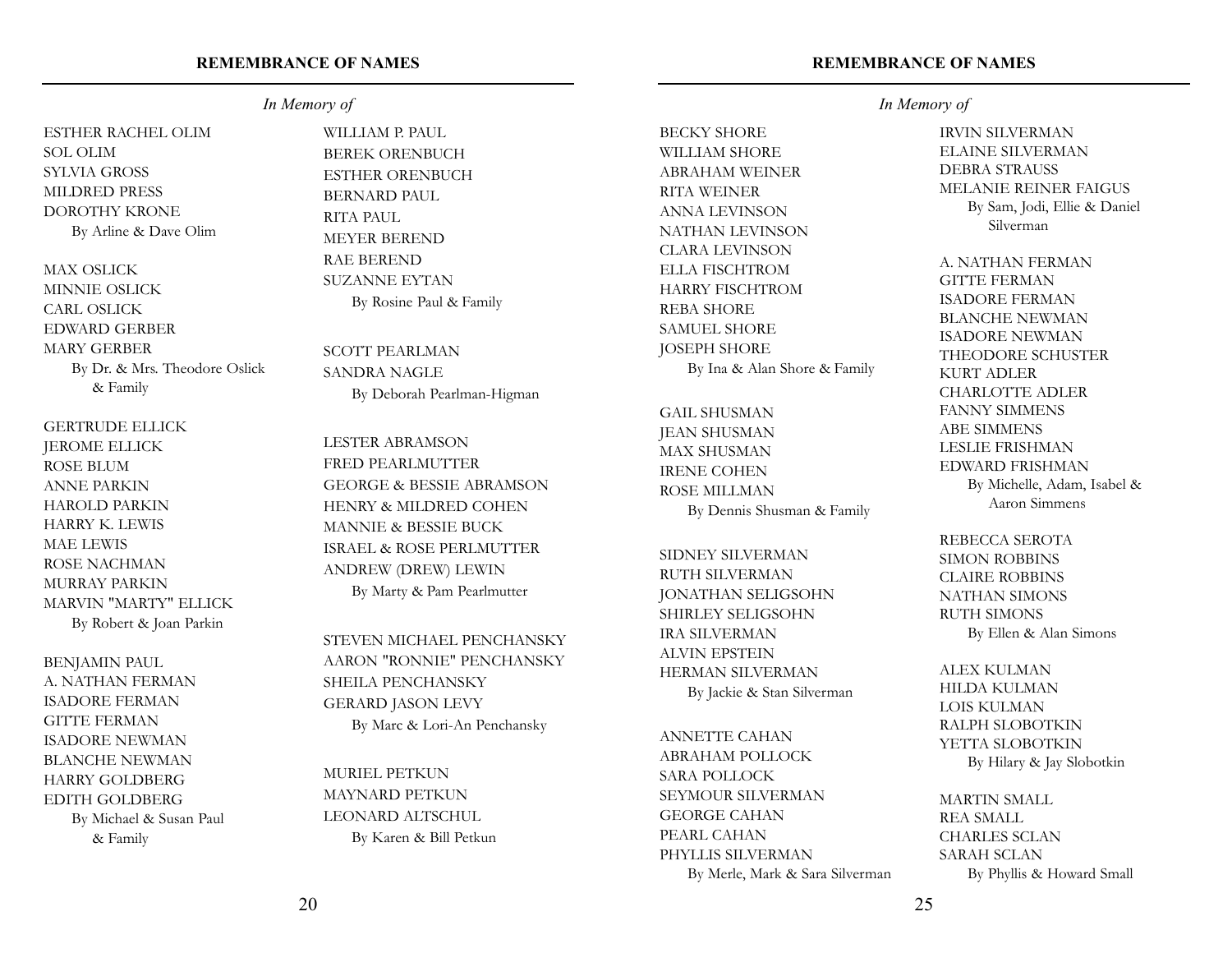## *In Memory of*

JUDY SCHWARTZ MOLLY SCHWARTZ HELENE SCHWARTZ JAMES SCHWARTZ MARVIN SCHWARTZ MARION COHEN SHELDON COHEN By Bruce Schwartz & Family

ALVIN CARP BEATRICE & MAX LIPSON JEANETTE & MICHAEL PECHESKE MARTIN GUBERNICK By Jackie, Michael, Morgan & Melanie Schwartz

MONNA SCHWARTZ HERMAN MILLER SCHWARTZ GOLDIE SCHWARTZ NATHAN SHERMAN SAMUEL SHERMAN PEARL SHERMAN JACK SHERMAN ELMER SHERMAN GARRY SHERMAN By Barry Schwartz & Family

ANNA R. KAZIS HARRY KAZIS BENJAMIN SEGAL FREDA SEGAL SIDNEY SEGAL TRACY LYNN SEGAL AGNES YOUNG DAVID YOUNG EMMA YOUNG MORRIS YOUNG MORRIS WEINRAUB TILLIE WEINRAUB SHIRLEE SHRAGO JUDY KAZIS ALBERT KAZIS ROSE LEAH KAZIS By Ruth & Steven Segal & Family FLORENCE LEVIN MARVIN LEVIN ROSLYN SERNOFF ALBERT SERNOFF WAYNE SERNOFF By Marcine & Norman Sernoff

& Family

RUVIN SESKIN ROSE SESKIN MORRIS FARBER LOIS FARBER LEO JUNE By Eileen & Les Seskin & Family

HEDI LEVENBACK ROBERT LEVENBACK NESSIA SHAMIR DOV SHAMIR HY LEVENBACK ROGER GREENHUT By Liz & Aby Shamir

ANNE SCHILDKRET JOSEPH SCHILDKRET LOUISE SHANIS JOSEPH SHANIS By Bonnie & Donald Shanis, Jenna, Steve, Bowie & Seneca Jaffe, and Dana Shanis & Will Pietrangelo

JACK SHAPIRO JACOB SIROTA SARAH SIROTA MORRIS SHAPIRO MINNIE SHAPIRO By Dorothy Shapiro

#### **REMEMBRANCE OF NAMES**

AUGUSTA POLSKY IRVING POLSKY LILLIAN BENDER CHARLES BENDER HAROLD BENDER RITA RECKENDORF DOROTHY HOFFSTEIN ADEL STEIN SAM STEIN MARILYN GITTERMAN STANLEY POLSKY JACK GITTERMAN By Carl & Germaine Polsky

MELVYN PRESSMAN AIDA SIMON SAMUEL SIMON REBA GROSSMAN NATHAN GROSSMAN LEON MILLER RUTH MILLER BEN PRESSMAN BESS PRESSMAN By Rob, Stacy, Rebecca and Andy Pressman, and Mollie & Taylor Carpenter

JOANNE RAGINSKY BRUCE RAGINSKY ROSE STEINBERG By Alex & Jackie Raginsky & Family

CYNTHIA RAZON LILYAN & AARON SOKOL MIRIAM & MOISHE RAZON ALBERT DOTTY ROSENFELD MOISHE KALDERON By Bensy Razon & Family

## *In Memory of*

EMANUEL REIDER JENNIE GARFINKEL HYMAN LIPPE GARFINKEL ANNA REIDER DR. JOSEPH REIDER ANNA SMALL LOUIS SMALL FANROSE SMALL PHILIP SMALL DR. RAPHAEL B. REIDER JEANIE SMALL By Judith Reider

ERVIN CHUDNOW RABBI MAYER RELLES IDA RELLES NADINE LUBARSKY By Mary & Nathan Relles

INEZ COOPERSMITH JOSEPH COOPERSMITH NEALE P. RICHMAN PHYLLIS COOPERSMITH ROBERTS By Sheila Richman & Family

EVALINA ROMANOSKI FRANK T. ROMANOSKI ALVIN SEYMOUR SELTZER BELLA SELTZER GEORGE WEISMAN SARAH WEISMAN DAVID WEISMAN HELEN S. BROWN WALTER BROWN NATHAN SELTZER ROSE SELTZER LIZA REDFIELD By Frank & Roz Romanoski & Family